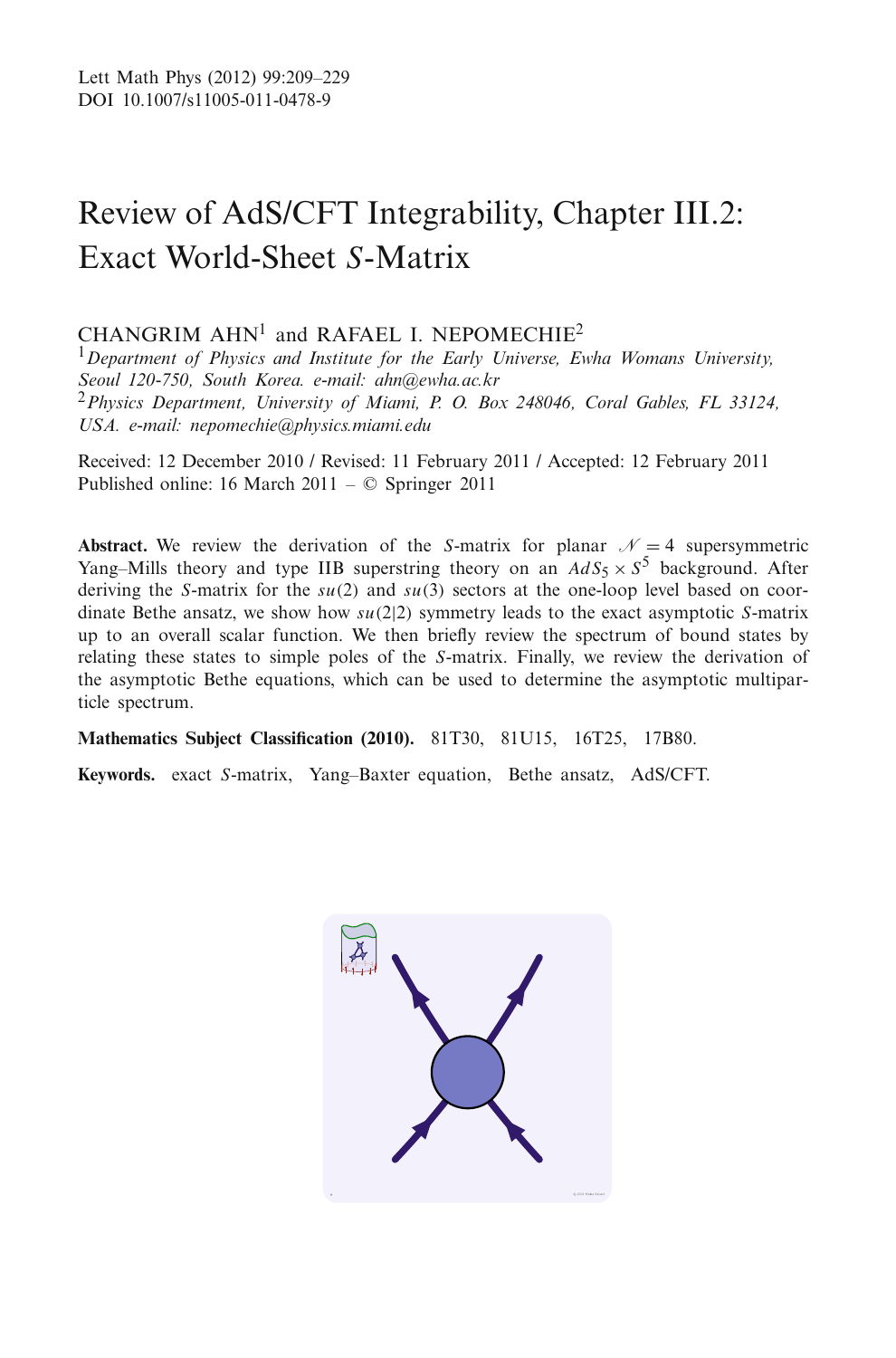# **1. Introduction**

*S*-matrices are quantum mechanical probability amplitudes between incoming and outgoing on-shell particle states. Exact factorized *S*-matrices have played a key role in the development of integrable models [\[1](#page-18-0)]. Indeed, starting from an exact *S*-matrix, it is in principle possible to compute the asymptotic spectrum, finitesize effects (Lüscher corrections, thermodynamic Bethe ansatz), form factors, and correlation functions non-perturbatively.

As reviewed in many articles in this volume, planar four-dimensional  $\mathcal{N}=4$ supersymmetric Yang–Mills (SYM) theory and its holographic dual, type IIB superstring theory on  $AdS_5 \times S^5$ , are believed to be quantum integrable. The world-sheet and spin-chain *S*-matrix have been derived based on an  $\frac{su(2|2)^2}{2}$ symmetry in [\[2](#page-18-1)[–9](#page-18-2)] and will be reviewed here. This *S*-matrix has been confirmed by various checks. One of these checks is that the all-loop asymptotic Bethe ansatz equations (BAEs) [\[10](#page-18-3)] can be derived from the exact factorized *S*-matrix using either nested Bethe ansatz or algebraic Bethe ansatz methods [\[3](#page-18-4)[,4](#page-18-5)[,11](#page-18-6)[,12\]](#page-18-7). As a warm up, we first review the computation of the one-loop *S*-matrix in the *su*(2) and *su*(3) sectors, based on a direct coordinate Bethe ansatz, using integrable spinchain Hamiltonians whose eigenvalues are the anomalous dimensions of scalar operators in planar  $\mathcal{N} = 4$  SYM. Using the *S*-matrices, we show how the boundstate spectrum can be constructed. Finally, we show how imposing periodicity on the asymptotic multiparticle wavefunction leads to the asymptotic Bethe equations, which can be used to determine the asymptotic multiparticle spectrum.

The outline of this chapter is as follows: In Section [2](#page-1-0) we review the derivation of the exact  $\mathcal{N}=4$  SYM *S*-matrix, first by coordinate Bethe ansatz for one-loop order, and then by utilizing  $su(2|2)$  symmetry for all-loop order. We also discuss the spectrum of bound states. In Section [3](#page-11-0) we review the derivation of the asymptotic Bethe equations, first for the  $su(2)$  and  $su(3)$  sectors, and then for the full theory.

# <span id="page-1-1"></span><span id="page-1-0"></span>**2. Exact** *S***-Matrix**

## 2.1. COORDINATE BETHE ANSATZ

For the planar  $\mathcal{N}=4$  SYM theory, we are interested in SYM composite operators,

$$
\text{Tr}\left[\mathcal{O}_1\mathcal{O}_2\cdots\mathcal{O}_L\right], \quad \mathcal{O}_i \in \{D^n\Phi, D^n\Psi, D^nF\},\tag{2.1}
$$

where all operators are at the same spacetime point. It is useful to associate the composite operators with state vectors of a quantum spin chain. The BPS operator Tr[ $Z^L$ ], where Z is one of the scalars  $\Phi$ , is the vacuum state  $|0\rangle$ . This choice of vacuum breaks the global  $psu(2, 2|4)$  symmetry down to  $su(2|2) \otimes su(2|2)$ . Other composite operators which are obtained by replacing some *Z*'s with certain other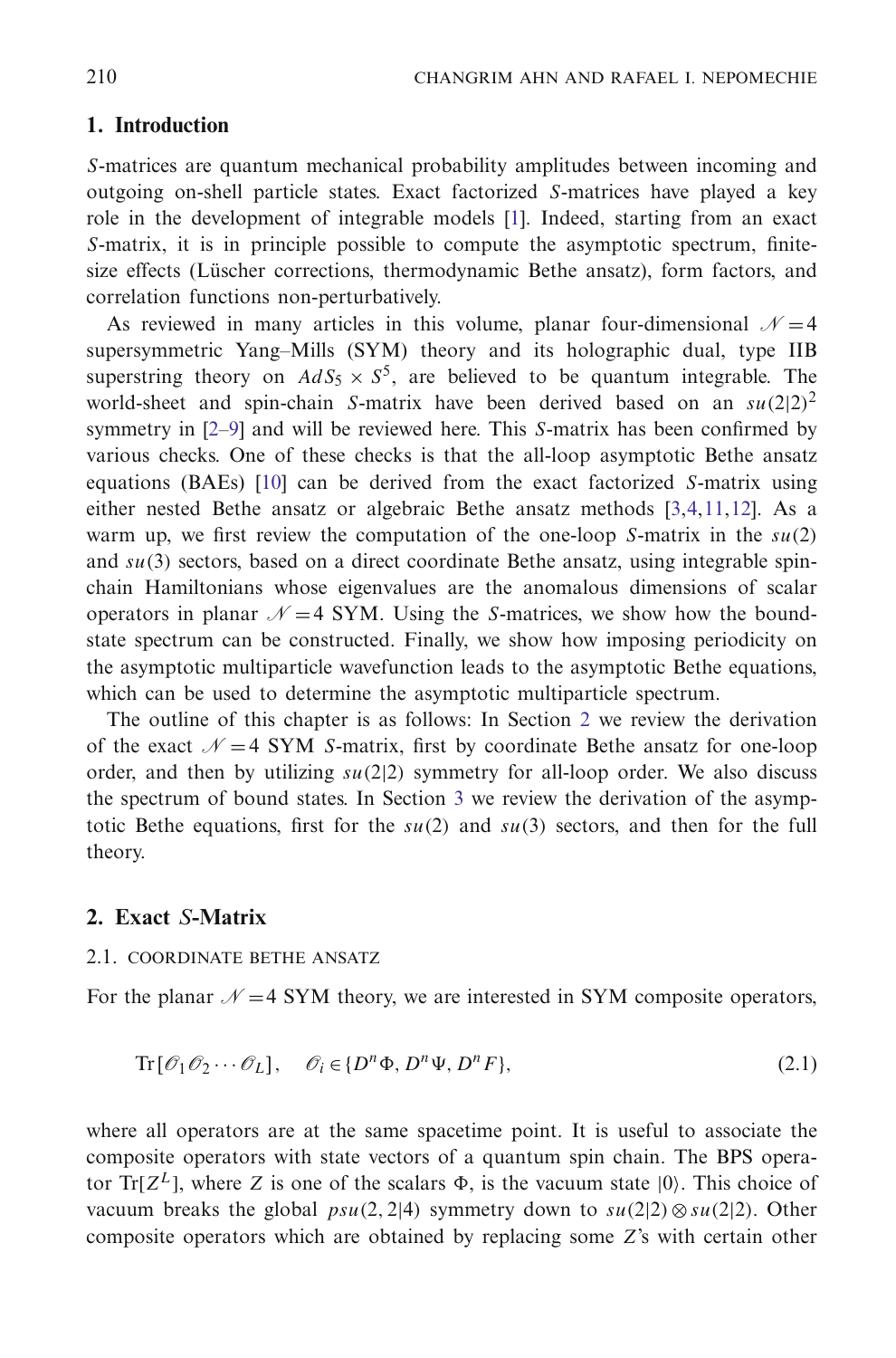SYM fields ("impurities") are mapped to excited states over the vacuum:

$$
|\stackrel{1}{\stackrel{\downarrow}{\mathcal{Z}}}\cdots\stackrel{x_1}{\stackrel{\downarrow}{\mathcal{X}}}\stackrel{x_2}{\mathcal{Z}}\cdots\stackrel{x_N}{\mathcal{Z}}\stackrel{x_M}{\mathcal{X}}\stackrel{L}{\mathcal{Z}}\cdots\stackrel{L}{\mathcal{Z}}\stackrel{L}{\mathcal{Z}}\equiv\text{Tr}\left[Z^{x_1-1}\chi Z^{x_2-x_1-1}\chi'\cdots\chi''\cdots\right],\quad(2.2)
$$

where

$$
\chi, \chi', \chi'', \ldots \in \{\Phi_{a\dot{a}}, \Psi_{\dot{a}\alpha}, \bar{\Psi}_{a\dot{\alpha}}, D_{\alpha\dot{\alpha}}Z\}, \quad a, \dot{a} = 1, 2, \quad \alpha, \dot{\alpha} = 3, 4. \tag{2.3}
$$

All other orientations for the operators  $\mathcal{O}_i$  should be regarded as multiple excitations  $\chi$  coincident at a single site.<sup>1</sup> Due to the cyclic property of the trace, the state [\(2.2\)](#page-1-1) should be invariant under a uniform translation  $x_k \rightarrow x_k + 1$ . These excitation states belong to a bifundamental representation of a centrally extended  $su(2|2)_L \otimes$  $su(2|2)_R$ , which should also be a symmetry of the *S*-matrix. The same structure can be discovered on the string world-sheet action in the light-cone gauge [\[13](#page-18-8)[,14](#page-18-9)].

For the *S*-matrix, we focus on a particular class of states, namely asymptotic states, where the distances between the impurities  $\chi, \chi', \ldots$ , are very large:

$$
1 \ll x_1 \ll x_2 \ll \cdots \ll x_M \ll L \to \infty. \tag{2.4}
$$

The *S*-matrices are defined as amplitudes between two such asymptotic states.

To illustrate this, we derive the two-particle *S*-matrix directly from the spin chain using coordinate Bethe ansatz. For simplicity, we will first consider composite operators in the *su*(2) sector where the impurities are a complex scalar field *X*.

The one-loop anomalous dimensions of the *su*(2) sector are given by the Hamiltonian of the spin-1/2 ferromagnetic *su*(2)-invariant ("XXX") Heisenberg quantum spin-chain model [\[15](#page-18-10)]

$$
\Gamma = \frac{\lambda}{8\pi^2} H, \quad H = \sum_{l=1}^{L} (1 - \mathcal{P}_{l,l+1}), \tag{2.5}
$$

where  $\lambda = g_{YM}^2 N$  is the 't Hooft coupling, and  $\mathscr P$  is the permutation operator on  $\mathscr{C}^2 \otimes \mathscr{C}^2$ . We also need to impose a periodic boundary condition by identifying  $L+1$ ≡1.

It is obvious that the vacuum state  $|0\rangle$  is an eigenstate of *H* with zero energy. Since  $[H, S^z] = 0$ , the energy eigenstates can be classified according to the number of impurities ("magnons"). One-particle excited states with momentum *p* are given  $bv^2$ 

$$
|\psi(p)\rangle = \sum_{x=1}^{L} e^{ipx} |\stackrel{\downarrow}{Z} \cdots \stackrel{\downarrow}{X} \cdots \stackrel{\downarrow}{Z}\rangle.
$$
 (2.6)

<sup>1</sup>For example, *D* $\Phi$  is a superposition of  $\Phi$  and *DZ*. More precisely, the excitations are  $Z \mapsto DZ$ and  $Z \mapsto \Phi$ ; combining these, one obtains  $Z \mapsto DZ \mapsto D\Phi$ , or equivalently  $Z \mapsto \Phi \mapsto D\Phi$ 

<sup>&</sup>lt;sup>2</sup>The invariance of states by a shift of one site (noted earlier) implies that the total momentum should vanish. Therefore, a one-particle state with nonvanishing momentum is not allowed in a strict sense. The one- or two-particle states which we consider here can be thought of as part of an infinitely long chain where these particles are asymptotically separated from other particles.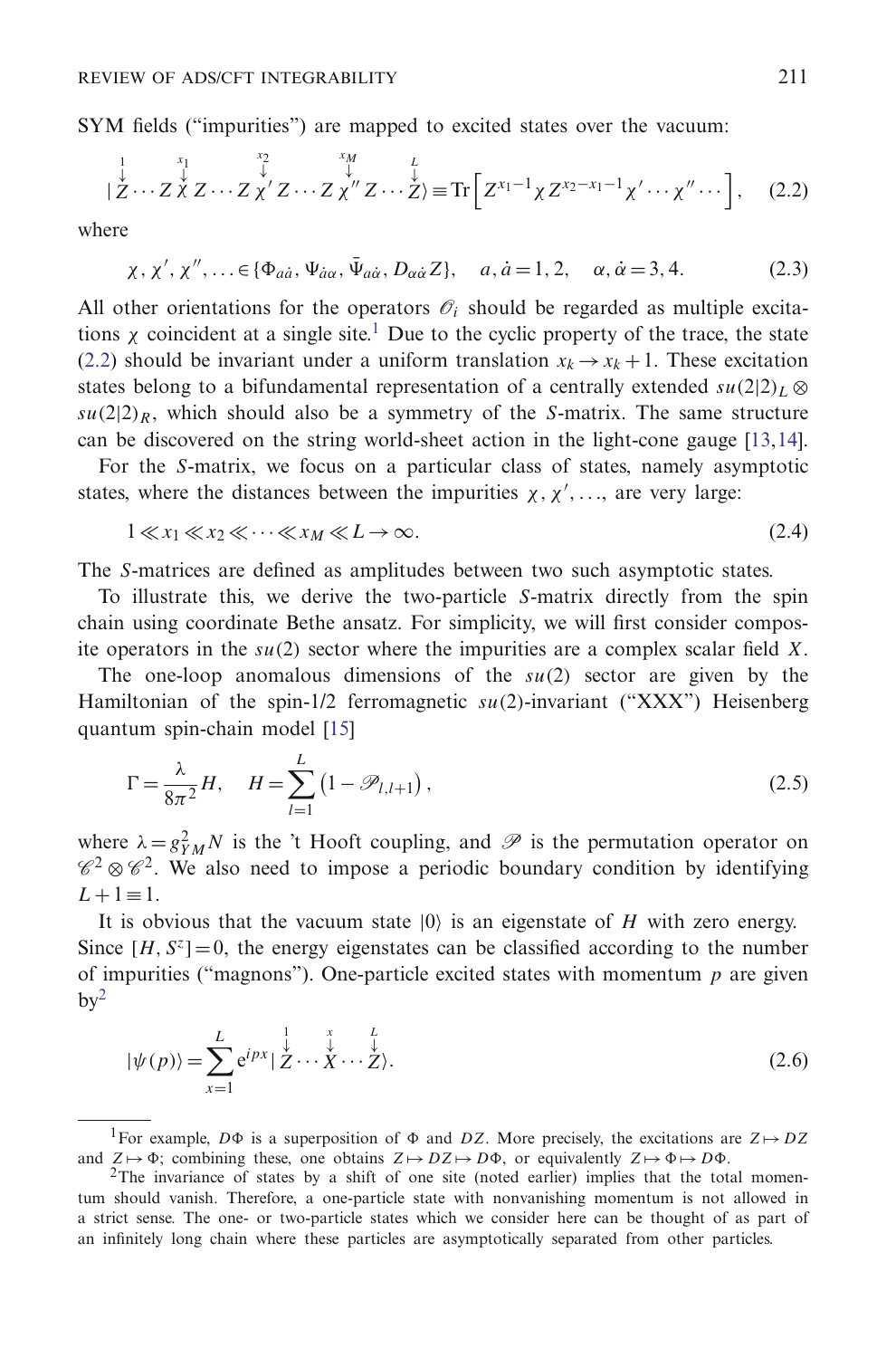One can easily check that [\(2.6\)](#page-1-1) is an eigenstate of *H* with eigenvalue  $E = \varepsilon(p)$ , where

$$
\varepsilon(p) = 4\sin^2(p/2). \tag{2.7}
$$

Two-particle eigenstate can be written as

$$
|\psi(p_1, p_2)\rangle = A_{XX}(12)|X(p_1)X(p_2)\rangle + A_{XX}(21)|X(p_2)X(p_1)\rangle, \tag{2.8}
$$

$$
|X(p_i)X(p_j)\rangle = \sum_{x_1 < x_2} e^{i(p_i x_1 + p_j x_2)} \big| \stackrel{1}{\stackrel{\downarrow}{Z}} \cdots \stackrel{x_1}{\stackrel{\downarrow}{X}} \cdots \stackrel{x_2}{\stackrel{\downarrow}{Z}} \cdots \stackrel{L}{\stackrel{\downarrow}{Z}}.
$$
\n(2.9)

Now we impose that these states satisfy

$$
H|\psi\rangle = E(p_1, p_2)|\psi\rangle \tag{2.10}
$$

and find that

$$
E = \varepsilon(p_1) + \varepsilon(p_2),\tag{2.11}
$$

where  $\varepsilon(p)$  is given by [\(2.7\)](#page-1-1). This leads to the *X* − *X* scattering amplitude given by

$$
A_{XX}(21) = S(p_2, p_1) A_{XX}(12),
$$
\n(2.12)

$$
S(p_2, p_1) = \frac{u_2 - u_1 + i}{u_2 - u_1 - i},
$$
\n(2.13)

where  $u_j = u(p_j)$  and

$$
u(p) = \frac{1}{2}\cot(p/2). \tag{2.14}
$$

We now consider the more complicated case where there are two different types of complex scalar fields, namely, *X* and *Y* . This is the so-called *su*(3) sector, which is closed only at one loop. The (*su*(3)-invariant) Hamiltonian is again given by [\(2.5\)](#page-1-1), except now  $\mathscr P$  is the permutation operator on  $\mathscr C^3 \otimes \mathscr C^3$ . The two-particle eigenstates with one particle of each type are of the form

$$
|\psi\rangle = A_{XY}(12)|X(p_1)Y(p_2)\rangle + A_{XY}(21)|X(p_2)Y(p_1)\rangle
$$
  
1.4 (12)|Y(p\_1)Y(p\_2)| + A\_{XY}(21)|Y(p\_1)Y(p\_2)| \t(2.15)

$$
+A_{YX}(12)|Y(p_1)X(p_2)\rangle + A_{YX}(21)|Y(p_2)X(p_1)\rangle, \qquad (2.15)
$$

$$
|\phi_1(p_i)\phi_2(p_j)\rangle = \sum_{x_1 < x_2} e^{i(p_i x_1 + p_j x_2)} \left| \mathcal{L} \cdots \mathcal{L} \right| \cdots \mathcal{L} \cdots \mathcal{L} \rangle. \tag{2.16}
$$

Applying the Hamiltonian on  $|\psi\rangle$  and imposing the condition [\(2.10\)](#page-1-1), one finds that the amplitudes should be related by (see e.g. [\[16\]](#page-18-11))

$$
\begin{pmatrix} A_{XY}(21) \\ A_{YX}(21) \end{pmatrix} = \begin{pmatrix} R(p_2, p_1) & T(p_2, p_1) \\ T(p_2, p_1) & R(p_2, p_1) \end{pmatrix} \begin{pmatrix} A_{XY}(12) \\ A_{YX}(12) \end{pmatrix},
$$
\n(2.17)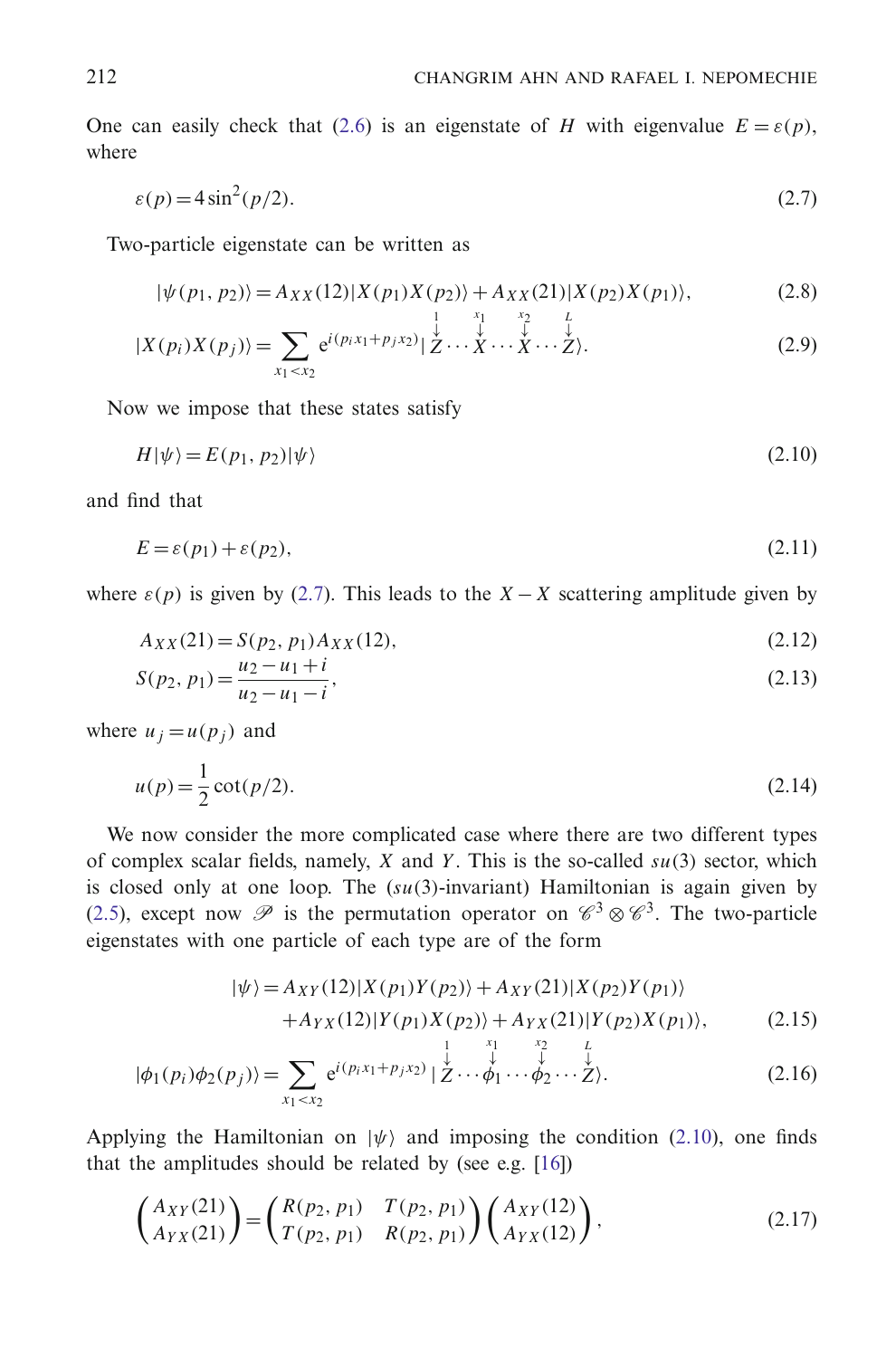where the transmission and reflection amplitudes are given by

$$
T(p_2, p_1) = \frac{u_2 - u_1}{u_2 - u_1 - i}, \quad R(p_2, p_1) = \frac{i}{u_2 - u_1 - i},
$$
\n(2.18)

respectively. Combining Equations  $(2.13)$  and  $(2.17)$ , one can construct an  $su(2)$ invariant *S*-matrix which connects two amplitudes related by momentum exchange as follows:

$$
\begin{pmatrix} A_{XX}(21) \\ A_{XY}(21) \\ A_{YY}(21) \\ A_{YY}(21) \end{pmatrix} = S \cdot \begin{pmatrix} A_{XX}(12) \\ A_{YX}(12) \\ A_{XY}(12) \\ A_{YY}(12) \end{pmatrix} = \begin{pmatrix} S & & \\ T & R & \\ & R & T & \\ & & S \end{pmatrix} \begin{pmatrix} A_{XX}(12) \\ A_{YX}(12) \\ A_{XY}(12) \\ A_{YY}(12) \end{pmatrix} .
$$
 (2.19)

At higher loops, the *su*(2) sector remains closed, but the Hamiltonian becomes longer ranged. Integrability persists, but only in a perturbative sense [\[17](#page-18-12)]. Correspondingly, one must introduce a perturbative asymptotic Bethe ansatz, and in particular, an asymptotic *S*-matrix [\[2](#page-18-1)[,18\]](#page-18-13). That is, in contrast to the one-loop case (XXX model) where the *S*-matrix is "local," for higher loops the *S*-matrix is only asymptotic: it applies only to in-going and out-going particles which are widely separated.

#### <span id="page-4-0"></span>2.2. YANG–BAXTER EQUATION AND ZF ALGEBRA

It is not practical to extend the above approach to all loops and to all sectors of planar  $\mathcal{N} = 4$  SYM. Fortunately, there is an alternative approach – based on symmetry – to derive an exact asymptotic *S*-matrix which is valid for any value of 't Hooft coupling constant. To this end, it is convenient to introduce Zamolodchikov–Faddeev (ZF) operators [\[1](#page-18-0)[,19](#page-18-14)] to define particle states. Using the ZF operators, one can reformulate the derivation of the *S*-matrix into an algebraic problem. In Equation [\(2.16\)](#page-1-1), we have introduced an asymptotic two-particle state as a superposition of plane waves. Now we express these states in terms of creation (ZF) operators acting on the vacuum state as follows:

$$
|\phi_1(p_i)\phi_2(p_j)\rangle \equiv A_{\phi_1}^{\dagger}(p_i)A_{\phi_2}^{\dagger}(p_j)|0\rangle.
$$
 (2.20)

As can be noticed in  $(2.1)$ , the ZF operators corresponding to the elementary fields of  $\mathcal{N} = 4$  SYM can be denoted by  $A_{ii}^{\dagger}$ , where the index  $i = (a, \alpha) = 1, 2, 3, 4$ and similarly for ˙*i*. A very remarkable feature of the AdS/CFT *S*-matrix is that it is factorized into a tensor product of two identical *S*-matrices, one acting on the index  $i$  and the other on  $\hat{i}$ :

$$
S = S \otimes \dot{S}.\tag{2.21}
$$

A natural way to describe the factorized *S*-matrix is to introduce "quark" ZF operators  $A_i^{\dagger}$  and identify  $A_{ii}^{\dagger}$  with the tensor product of the quark ZF operators by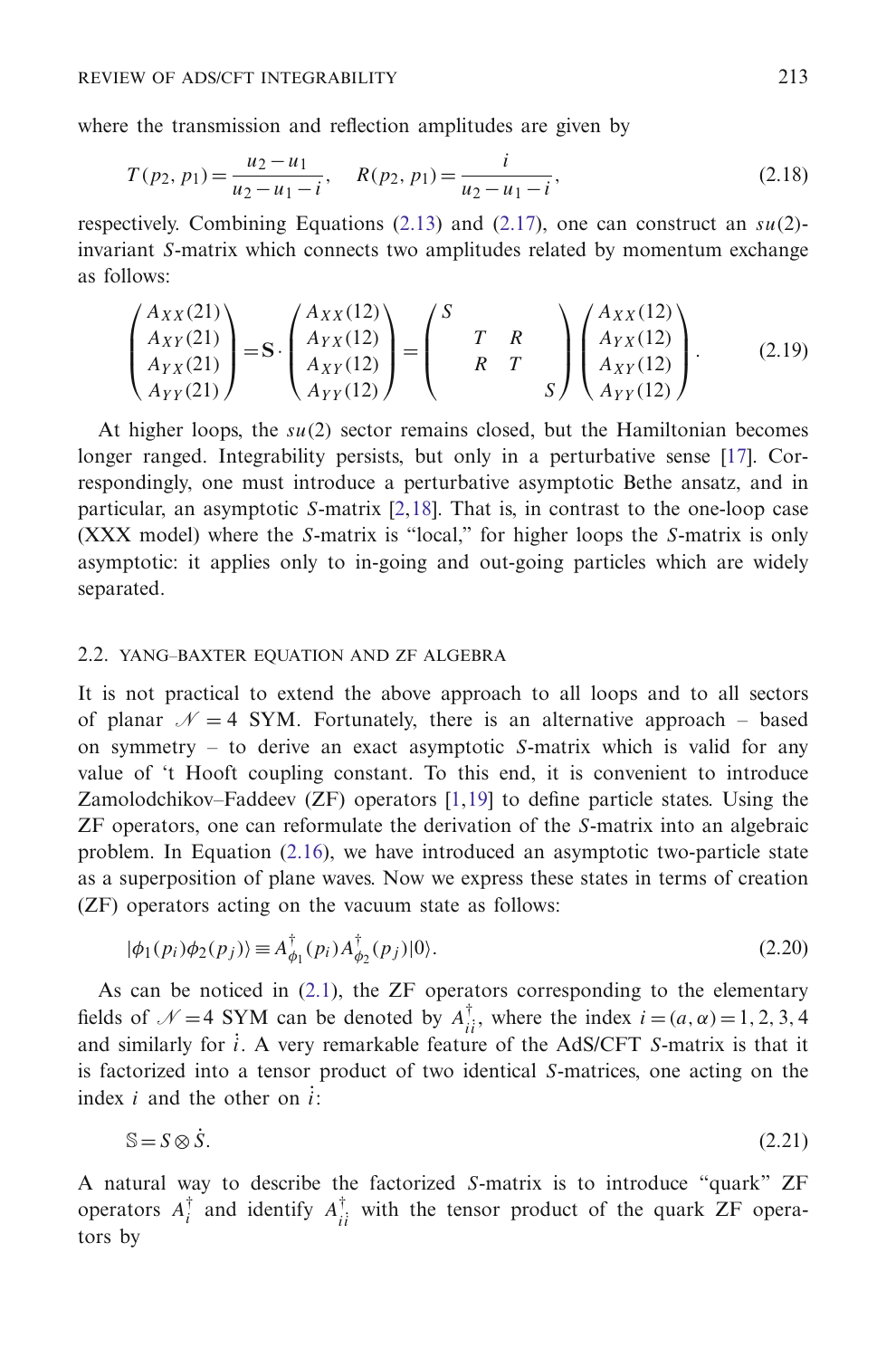$$
A_{ii}^{\dagger}(p) = A_i^{\dagger}(p) \otimes A_i^{\dagger}(p).
$$
 (2.22)

By the factorization property, it is enough now to consider only  $A_i^{\dagger}$  sector for our discussion.

The bulk *S*-matrix elements  $S_i^{i'j'}(p_1, p_2)$  define the ZF algebra relation

$$
A_i^{\dagger}(p_1) A_j^{\dagger}(p_2) = S_i^{i'j'}(p_1, p_2) A_{j'}^{\dagger}(p_2) A_{i'}^{\dagger}(p_1),
$$
\n(2.23)

where summation over repeated indices is always understood. It is convenient to arrange these matrix elements into a  $16 \times 16$  matrix *S* as follows:

$$
S = S_{ij}^{i'j'} e_{ii'} \otimes e_{j'j'},
$$
\n
$$
(2.24)
$$

where  $e_{ij}$  is the usual elementary  $4 \times 4$  matrix whose  $(i, j)$  matrix element is 1, and all others are zero.

As is well known [\[1\]](#page-18-0), starting from  $A_i^{\dagger}(p_1) A_j^{\dagger}(p_2) A_k^{\dagger}(p_3)$ , one can arrive at linear combinations of  $A_{k''}^{\dagger}(p_3) A_{j''}^{\dagger}(p_2) A_{i''}^{\dagger}(p_1)$  by applying the relation [\(2.23\)](#page-4-0) three times, in two different ways. The consistency condition is the Yang–Baxter equation,

$$
S_{12}(p_1, p_2) S_{13}(p_1, p_3) S_{23}(p_2, p_3) = S_{23}(p_2, p_3) S_{13}(p_1, p_3) S_{12}(p_1, p_2). \tag{2.25}
$$

We use the standard convention  $S_{12} = S \otimes \mathbb{I}$ ,  $S_{23} = \mathbb{I} \otimes S$ , and  $S_{13} = \mathcal{P}_{12} S_{23} \mathcal{P}_{12}$ , where  $\mathscr{P}_{12} = \mathscr{P} \otimes \mathbb{I}$ ,  $\mathscr{P} = e_{ij} \otimes e_{ji}$  is the permutation matrix, and  $\mathbb{I}$  is the fourdimensional identity matrix. The ZF algebra [\(2.23\)](#page-4-0) also implies the bulk unitarity equation

$$
S_{12}(p_1, p_2) S_{21}(p_2, p_1) = \mathbb{I}, \tag{2.26}
$$

where  $S_{21} = \mathscr{P}_{12} S_{12} \mathscr{P}_{12}$ .

Solving the Yang–Baxter equation can be complicated. Fortunately, as we shall see below, *su*(2|2) symmetry suffices to determine the AdS/CFT *S*-matrix (in the fundamental representation) – there is no need to solve the Yang–Baxter equation, as it is automatically satisfied.

#### <span id="page-5-0"></span>2.3. CENTRALLY EXTENDED *su*(2|2)

The centrally extended  $su(2|2)$  algebra consists of the rotation generators  $\mathbb{L}_a^b$ ,  $\mathbb{R}_\alpha^{\beta}$ , the supersymmetry generators  $\mathbb{Q}_{\alpha}^a$ ,  $\mathbb{Q}_{a}^{\dagger\alpha}$ , and the central elements  $\mathbb{C}, \mathbb{C}^{\dagger}, \mathbb{H}$ .<sup>3</sup> Latin

 $3$ The central charge  $\mathbb H$  is identified as the world-sheet Hamiltonian. The additional central charges  $\mathbb C$  and  $\mathbb C^{\dagger}$ , which are necessary for having momentum-dependent representations with the appropriate energy, also appear in the off-shell symmetry algebra of the gauge-fixed sigma model [\[14\]](#page-18-9).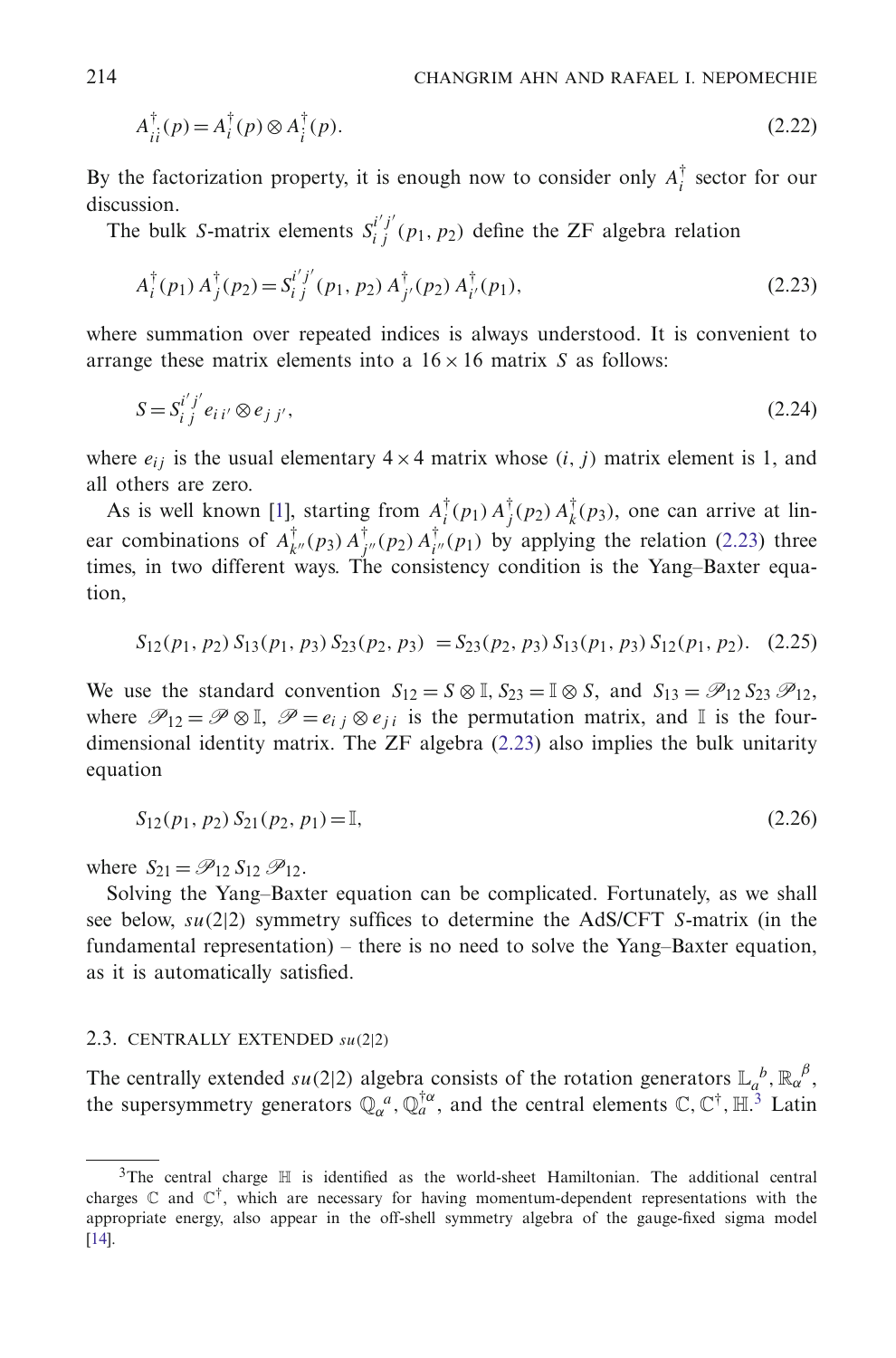indices  $a, b, \ldots$  take values {1, 2}, while Greek indices  $\alpha, \beta, \ldots$  take values {3, 4}. These generators have the following nontrivial commutation relations [\[3](#page-18-4)[,4,](#page-18-5)[9\]](#page-18-2):

$$
\begin{aligned}\n\left[\mathbb{L}_{a}{}^{b},\mathbb{J}_{c}\right] &= \delta_{c}^{b}\mathbb{J}_{a} - \frac{1}{2}\delta_{a}^{b}\mathbb{J}_{c}, \quad \left[\mathbb{R}_{\alpha}{}^{\beta},\mathbb{J}_{\gamma}\right] = \delta_{\gamma}^{\beta}\mathbb{J}_{\alpha} - \frac{1}{2}\delta_{\alpha}^{\beta}\mathbb{J}_{\gamma}, \\
\left[\mathbb{L}_{a}{}^{b},\mathbb{J}^{c}\right] &= -\delta_{a}^{c}\mathbb{J}^{b} + \frac{1}{2}\delta_{a}^{b}\mathbb{J}^{c}, \quad \left[\mathbb{R}_{\alpha}{}^{\beta},\mathbb{J}^{\gamma}\right] = -\delta_{\alpha}^{\gamma}\mathbb{J}^{\beta} + \frac{1}{2}\delta_{\alpha}^{\beta}\mathbb{J}^{\gamma}, \\
\left\{\mathbb{Q}_{\alpha}{}^{a},\mathbb{Q}_{\beta}{}^{b}\right\} &= \varepsilon_{\alpha\beta}\varepsilon^{ab}\mathbb{C}, \quad \left\{\mathbb{Q}_{a}^{\dagger\alpha},\mathbb{Q}_{b}^{\dagger\beta}\right\} = \varepsilon^{\alpha\beta}\varepsilon_{ab}\mathbb{C}^{\dagger}, \\
\left\{\mathbb{Q}_{\alpha}{}^{a},\mathbb{Q}_{b}^{\dagger\beta}\right\} &= \delta_{\beta}^{a}\mathbb{R}_{\alpha}{}^{\beta} + \delta_{\alpha}^{\beta}\mathbb{L}_{b}{}^{a} + \frac{1}{2}\delta_{b}^{a}\delta_{\alpha}^{\beta}\mathbb{H},\n\end{aligned} \tag{2.27}
$$

where  $\mathbb{J}_i(\mathbb{J}^i)$  denotes any lower (upper) index of a generator, respectively.

The action of the bosonic generators on the ZF operators is given by

$$
\begin{aligned}\n\left[\mathbb{L}_{a}{}^{b}, A_{c}^{\dagger}(p)\right] &= (\delta_{c}^{b} \delta_{a}^{d} - \frac{1}{2} \delta_{a}^{b} \delta_{c}^{d}) A_{d}^{\dagger}(p), \quad \left[\mathbb{L}_{a}{}^{b}, A_{\gamma}^{\dagger}(p)\right] = 0, \\
\left[\mathbb{R}_{\alpha}{}^{\beta}, A_{\gamma}^{\dagger}(p)\right] &= (\delta_{\gamma}^{\beta} \delta_{\alpha}^{\delta} - \frac{1}{2} \delta_{\alpha}^{\beta} \delta_{\gamma}^{\delta}) A_{\delta}^{\dagger}(p), \quad \left[\mathbb{R}_{\alpha}{}^{\beta}, A_{c}^{\dagger}(p)\right] = 0.\n\end{aligned} \tag{2.28}
$$

The operator relations for supersymmetry generators<sup>4</sup>

$$
\begin{split}\n\mathbb{Q}_{\alpha}^{\ a} A_{b}^{\dagger}(p) &= e^{-ip/2} \left[ a(p) \delta_{b}^{a} A_{\alpha}^{\dagger}(p) + A_{b}^{\dagger}(p) \mathbb{Q}_{\alpha}^{\ a} \right], \\
\mathbb{Q}_{\alpha}^{\ a} A_{\beta}^{\dagger}(p) &= e^{-ip/2} \left[ b(p) \varepsilon_{\alpha\beta} \varepsilon^{ab} A_{b}^{\dagger}(p) - A_{\beta}^{\dagger}(p) \mathbb{Q}_{\alpha}^{\ a} \right], \\
\mathbb{Q}_{a}^{\dagger\alpha} A_{b}^{\dagger}(p) &= e^{ip/2} \left[ c(p) \varepsilon_{ab} \varepsilon^{\alpha\beta} A_{\beta}^{\dagger}(p) + A_{b}^{\dagger}(p) \mathbb{Q}_{a}^{\dagger\alpha} \right], \\
\mathbb{Q}_{a}^{\dagger\alpha} A_{\beta}^{\dagger}(p) &= e^{ip/2} \left[ d(p) \delta_{\beta}^{\alpha} A_{a}^{\dagger}(p) - A_{\beta}^{\dagger}(p) \mathbb{Q}_{a}^{\dagger\alpha} \right],\n\end{split} \tag{2.29}
$$

and the central charges

$$
\mathbb{C} A_i^{\dagger}(p) = e^{-ip} \left[ a(p)b(p) A_i^{\dagger}(p) + A_i^{\dagger}(p) \mathbb{C} \right],
$$
  
\n
$$
\mathbb{C}^{\dagger} A_i^{\dagger}(p) = e^{ip} \left[ c(p)d(p) A_i^{\dagger}(p) + A_i^{\dagger}(p) \mathbb{C}^{\dagger} \right],
$$
  
\n
$$
\mathbb{H} A_i^{\dagger}(p) = \left[ a(p)d(p) + b(p)c(p) \right] A_i^{\dagger}(p) + A_i^{\dagger}(p) \mathbb{H},
$$
\n(2.30)

can be used to act with the generators on multiparticle states. The ZF operators form a representation of the symmetry algebra provided *ad* − *bc* = 1. The representation is also unitary provided  $d = a^*$ ,  $c = b^*$ . Acting with  $\mathbb C$  on both sides of Equation  $(2.23)$  applied to the vacuum state, one can deduce the further constraint

$$
e^{-ip_1}a(p_1)b(p_1) + e^{-i(p_1+p_2)}a(p_2)b(p_2)
$$
  
= 
$$
e^{-ip_2}a(p_2)b(p_2) + e^{-i(p_1+p_2)}a(p_1)b(p_1),
$$
 (2.31)

<sup>4</sup>Such momentum-dependent braiding relations, which are typical for nonlocal (fractional-spin) integrals of motion, have long been used to determine *S*-matrices in certain integrable models, see, e.g. [\[21](#page-19-0)[–23\]](#page-19-1).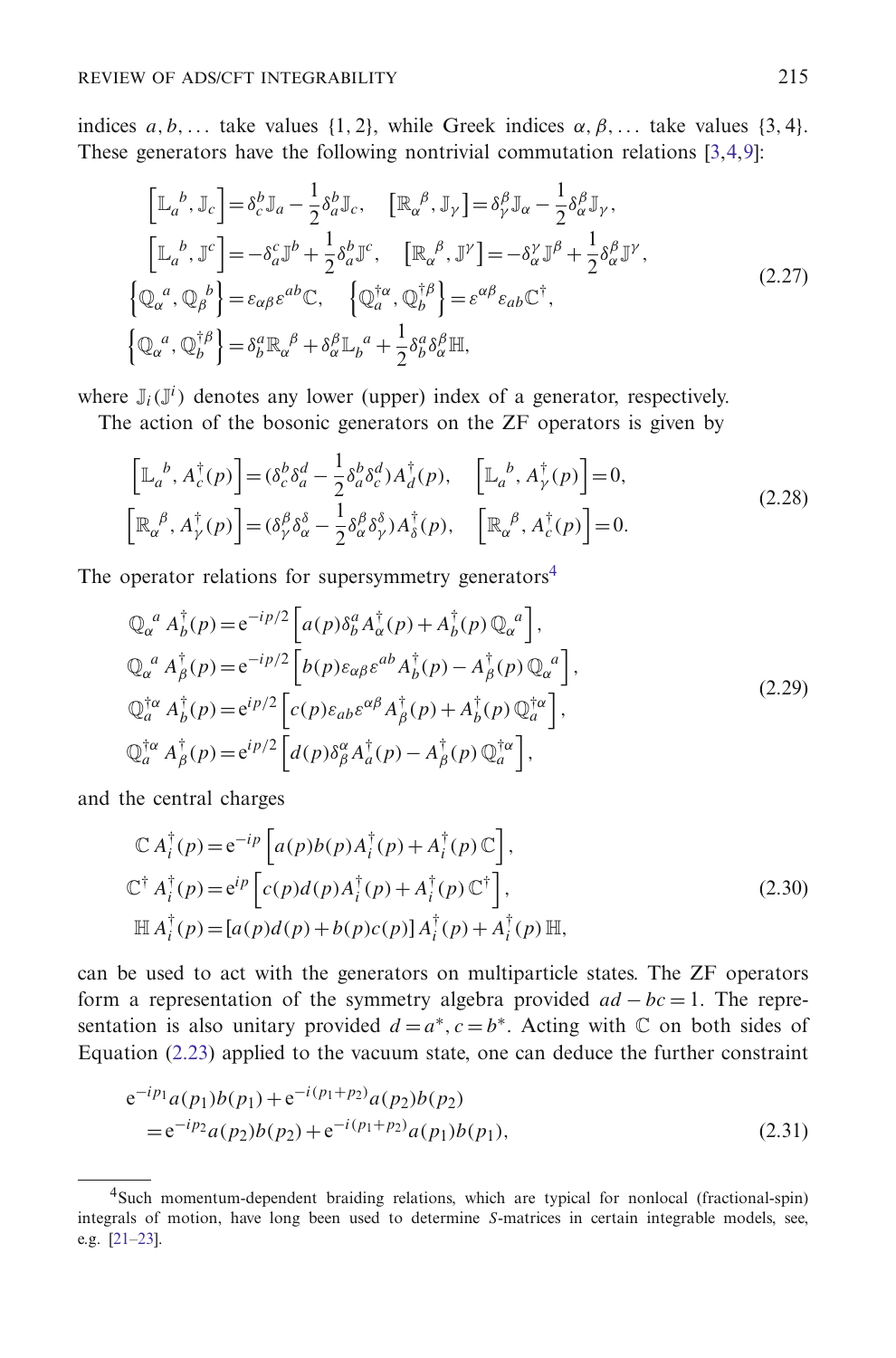which leads to the relation  $a(p)b(p) = ig(e^{ip} - 1)$ , where *g* is a constant. It follows that the parameters can be chosen as follows [\[3](#page-18-4)[,9](#page-18-2)[,20](#page-18-15)]:

$$
a = \sqrt{g}\eta
$$
,  $b = \sqrt{g}\frac{i}{\eta}\left(\frac{x^+}{x^-} - 1\right)$ ,  $c = -\sqrt{g}\frac{\eta}{x^+}$ ,  $d = \sqrt{g}\frac{x^+}{i\eta}\left(1 - \frac{x^-}{x^+}\right)$ , (2.32)

where

$$
x^{+} + \frac{1}{x^{+}} - x^{-} - \frac{1}{x^{-}} = \frac{i}{g}, \quad \frac{x^{+}}{x^{-}} = e^{ip}, \quad \eta = e^{ip/4} \sqrt{i(x^{-} - x^{+})}.
$$
 (2.33)

Hence, for a one-particle state,

$$
\mathbb{H} = -ig\left(x^{+} - \frac{1}{x^{+}} - x^{-} + \frac{1}{x^{-}}\right) = \sqrt{1 + 16g^{2}\sin^{2}\frac{p}{2}}.
$$
\n(2.34)

The anomalous dimension  $H - 1$  matches with the weak-coupling result given by [\(2.5\)](#page-1-1) and [\(2.7\)](#page-1-1), provided we make the identification  $g = \sqrt{\lambda}/(4\pi)$ . That is, the symmetry determines the exact dispersion relation, except for the dependence on the coupling constant. See also, [\[24](#page-19-2)].

The *S*-matrix can be determined (up to a phase) by demanding that it commute with the symmetry generators. That is, starting from  $\mathbb{J} A_i^{\dagger}(p_1) A_j^{\dagger}(p_2)|0\rangle$  where  $\mathbb{J}$  is a symmetry generator, and assuming that J annihilates the vacuum state, one can arrive at linear combinations of  $A_{j'}^{\dagger}(p_2) A_{i'}^{\dagger}(p_1)|0\rangle$  in two different ways, by applying the ZF relation [\(2.23\)](#page-4-0) and the symmetry relations [\(2.28\)](#page-5-0), [\(2.29\)](#page-5-0) in different orders. The consistency condition is a system of linear equations for the *S*-matrix elements. The result for the nonzero matrix elements  $S_i^{i'j'}(p_1, p_2)$  is [\[3](#page-18-4)[,9](#page-18-2)]

$$
S_{aa}^{aa} = A, \quad S_{\alpha\alpha}^{\alpha\alpha} = D,
$$
  
\n
$$
S_{ab}^{ab} = \frac{1}{2}(A - B), \quad S_{ab}^{ba} = \frac{1}{2}(A + B),
$$
  
\n
$$
S_{\alpha\beta}^{\alpha\beta} = \frac{1}{2}(D - E), \quad S_{\alpha\beta}^{\beta\alpha} = \frac{1}{2}(D + E),
$$
  
\n
$$
S_{ab}^{\alpha\beta} = -\frac{1}{2}\varepsilon_{ab}\varepsilon^{\alpha\beta}C, \quad S_{\alpha\beta}^{ab} = -\frac{1}{2}\varepsilon^{ab}\varepsilon_{\alpha\beta}F,
$$
  
\n
$$
S_{a\alpha}^{a\alpha} = G, \quad S_{a\alpha}^{a\alpha} = H, \quad S_{\alpha\alpha}^{a\alpha} = K, \quad S_{\alpha\alpha}^{\alpha\alpha} = L,
$$
\n(2.35)

where  $a, b \in \{1, 2\}$  with  $a \neq b$ ;  $\alpha, \beta \in \{3, 4\}$  with  $\alpha \neq \beta$ ; and

$$
A = S_0 \frac{x_2^- - x_1^+}{x_2^+ - x_1^-} \frac{\eta_1 \eta_2}{\tilde{\eta}_1 \tilde{\eta}_2},
$$
  
\n
$$
B = -S_0 \left[ \frac{x_2^- - x_1^+}{x_2^+ - x_1^-} + 2 \frac{(x_1^- - x_1^+)(x_2^- - x_2^+)(x_2^- + x_1^+)}{(x_1^- - x_2^+)(x_1^- x_2^- - x_1^+ x_2^+)} \right] \frac{\eta_1 \eta_2}{\tilde{\eta}_1 \tilde{\eta}_2},
$$
  
\n
$$
C = S_0 \frac{2ix_1^- x_2^- (x_1^+ - x_2^+) \eta_1 \eta_2}{x_1^+ x_2^+ (x_1^- - x_2^+)(1 - x_1^- x_2^-)}, \quad D = -S_0,
$$
  
\n
$$
E = S_0 \left[ 1 - 2 \frac{(x_1^- - x_1^+)(x_2^- - x_2^+)(x_1^- + x_2^+)}{(x_1^- - x_2^+)(x_1^- x_2^- - x_1^+ x_2^+)} \right],
$$
  
\n(2.36)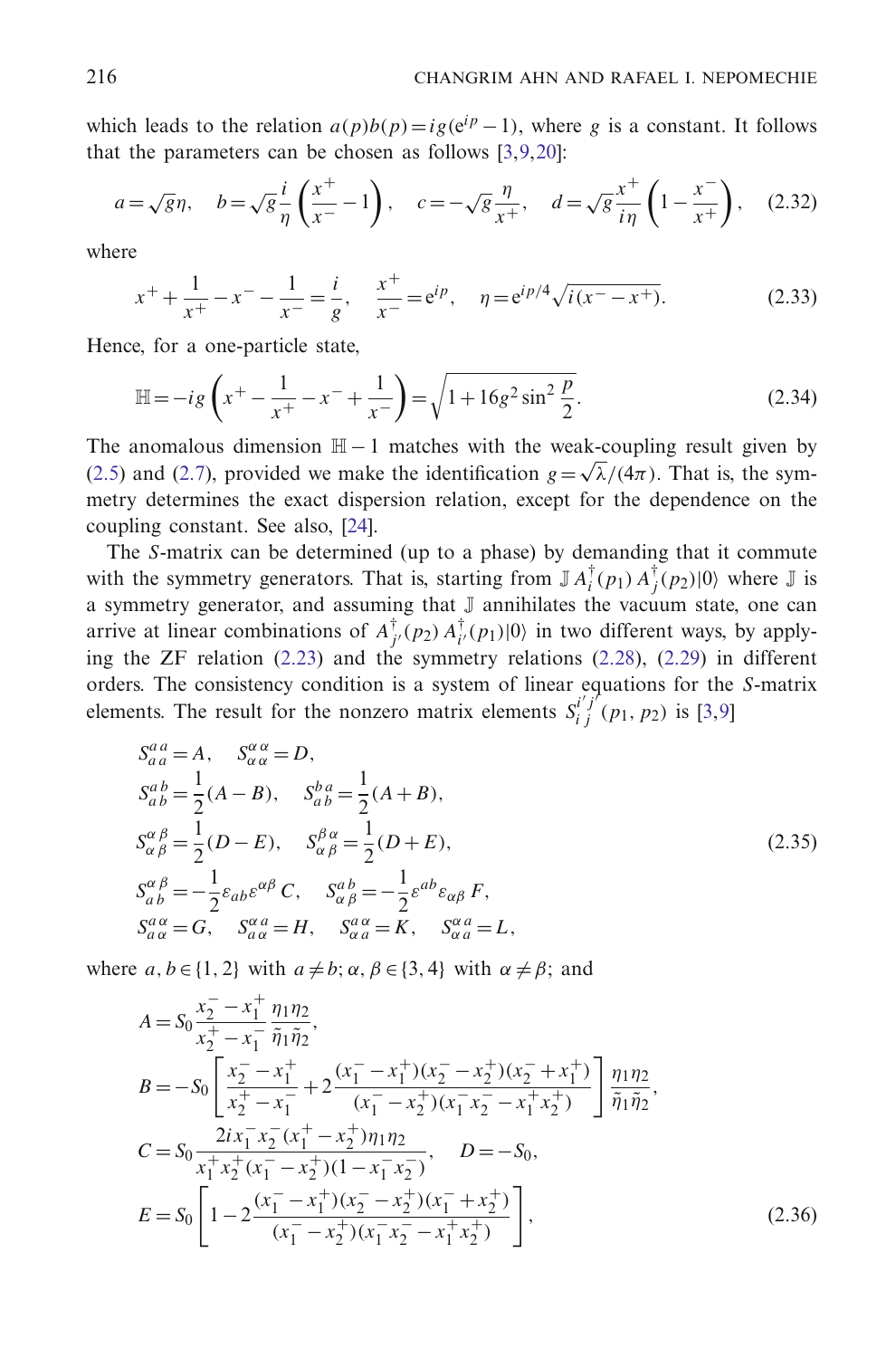$$
F = S_0 \frac{2i(x_1^- - x_1^+) (x_2^- - x_2^+) (x_1^+ - x_2^+)}{(x_1^- - x_2^+) (1 - x_1^- x_2^-) \tilde{\eta}_1 \tilde{\eta}_2},
$$
  
\n
$$
G = S_0 \frac{(x_2^- - x_1^-)}{(x_2^+ - x_1^-)} \frac{\eta_1}{\tilde{\eta}_1}, \quad H = S_0 \frac{(x_2^+ - x_2^-)}{(x_1^- - x_2^+)} \frac{\eta_1}{\tilde{\eta}_2},
$$
  
\n
$$
K = S_0 \frac{(x_1^+ - x_1^-)}{(x_1^- - x_2^+)} \frac{\eta_2}{\tilde{\eta}_1}, \quad L = S_0 \frac{(x_1^+ - x_2^+)}{(x_1^- - x_2^+)} \frac{\eta_2}{\tilde{\eta}_2},
$$

where  $x_i^{\pm} = x^{\pm}(p_i)$  and

$$
\eta_1 = \eta(p_1) e^{ip_2/2}, \quad \eta_2 = \eta(p_2), \quad \tilde{\eta}_1 = \eta(p_1), \quad \tilde{\eta}_2 = \eta(p_2) e^{ip_1/2}, \tag{2.37}
$$

where  $\eta(p)$  is given in [\(2.33\)](#page-5-0). This *S*-matrix satisfies the standard Yang–Baxter equation [\(2.25\)](#page-4-0). It also satisfies the unitarity equation [\(2.26\)](#page-4-0), provided that the scalar factor obeys

$$
S_0(p_1, p_2) S_0(p_2, p_1) = 1.
$$
\n(2.38)

In order to determine  $S_0$ , one should impose on the full *S*-matrix [\(2.21\)](#page-4-0) crossing symmetry and other physical requirements, which will be explained in the next chapter of this volume [\[25\]](#page-19-3). The final result is given by

$$
S_0(p_1, p_2)^2 = \frac{x_1^- - x_2^+}{x_1^+ - x_2^-} \frac{1 - \frac{1}{x_1^+ x_2^-}}{1 - \frac{1}{x_1^- x_2^+}} \sigma(p_1, p_2)^2,
$$
\n(2.39)

where the dressing factor  $\sigma(p_1, p_2)$  is called the BES/BHL phase factor [\[7](#page-18-16)[,8](#page-18-17)].

We remark that the above *S*-matrix is in fact in the "string frame" (or "basis") [\[9\]](#page-18-2). Starting from the spin chain one obtains the *S*-matrix instead in the "spinchain frame," where [\(2.37\)](#page-5-0) is replaced by

$$
\eta_1 = \eta(p_1), \quad \eta_2 = \eta(p_2), \quad \tilde{\eta}_1 = \eta(p_1), \quad \tilde{\eta}_2 = \eta(p_2). \tag{2.40}
$$

The *S*-matrix in the spin-chain frame satisfies a "twisted" version of the Yang– Baxter equation, rather than [\(2.25\)](#page-4-0).

We also remark that the  $su(2|2)$  *S*-matrix is closely related [\[4](#page-18-5)[,11](#page-18-6)] to Shastry's *R*-matrix [\[26](#page-19-4)[,27](#page-19-5)] for the Hubbard model.

## <span id="page-8-0"></span>2.4. BOUND STATES

So far we have considered two-particle asymptotic scattering states. The two particles carrying real momenta can be widely separated. Another interesting case occurs when the two particles are closely localized and behave as a single particle. This kind of localized state is the bound state [\[28](#page-19-6)[,29](#page-19-7)].

As a first example, let us consider again the *su*(2) sector at one loop. In terms of

$$
x = \frac{x_1 + x_2}{2}, \quad r = x_2 - x_1, \quad p_{1,2} = \frac{p}{2} \pm k,\tag{2.41}
$$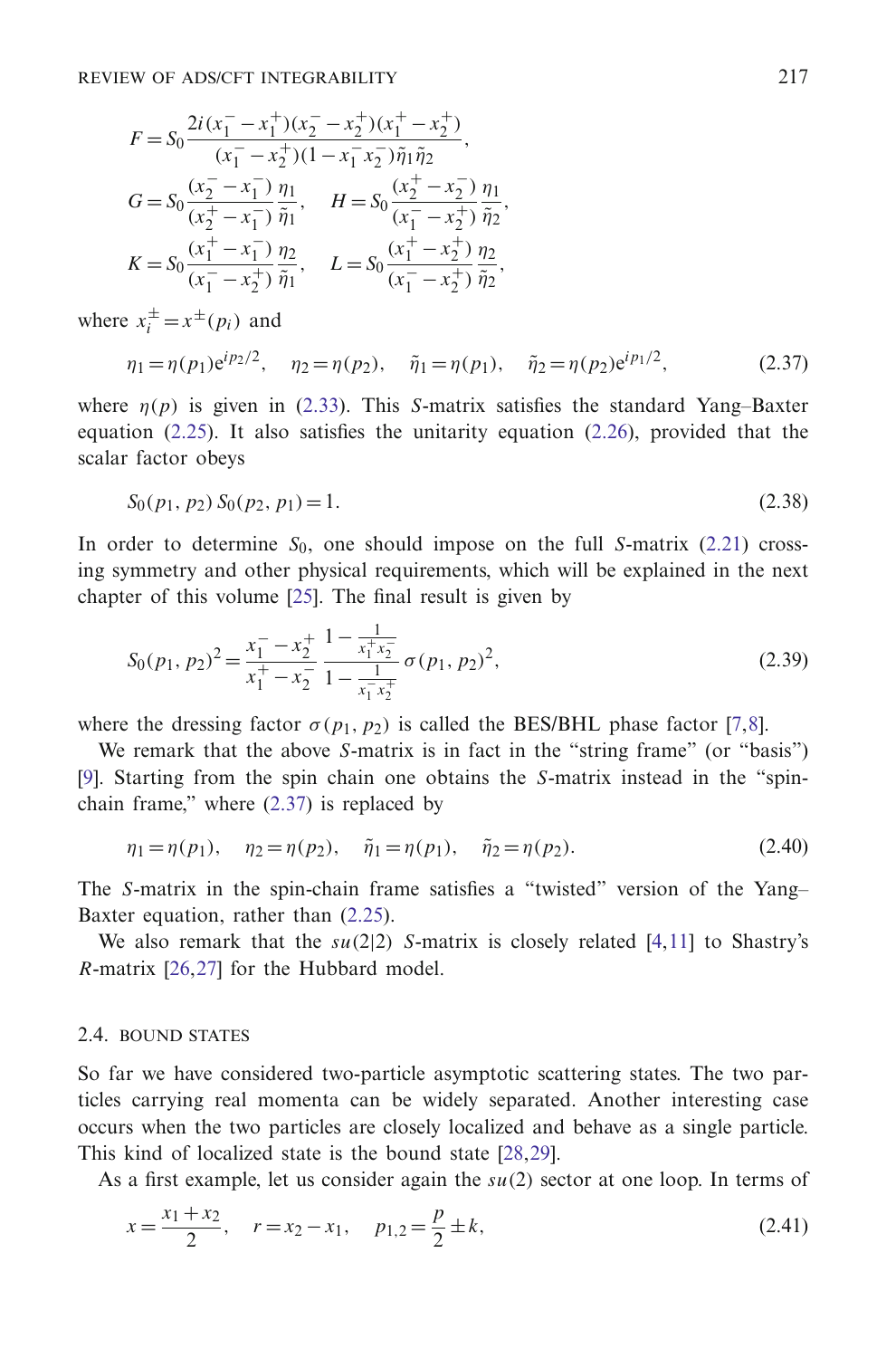we can reexpress the two-particle state [\(2.8\)](#page-1-1) as

$$
|\psi\rangle = \sum_{x, r} e^{ipx} \left( A_{XX}(12) e^{-ikr} + A_{XX}(21) e^{ikr} \right) |Z \cdots \overbrace{XZ \cdots ZX}^{r} \cdots Z\rangle. \tag{2.42}
$$

Notice that  $r > 0$  by definition. To have a localized wave, the amplitude should decay exponentially as the distance  $r$  increases. This can be satisfied if we take  $k = iq(q > 0)$  and  $A_{XX}(12) = 0$ . From Equation [\(2.12\)](#page-1-1) this leads to a condition that  $S(p_2, p_1)$  should have a pole. In other words, a simple pole of the *S*-matrix corresponds to a bound state. In terms of  $u$ -variables, this condition is satisfied by  $u_{2,1} = u \pm i/2$  as one can see from [\(2.13\)](#page-1-1). This is an example of a so-called string solution, of size 2. Following a similar procedure, one can find that the higher bound-state poles of the *S*-matrices can be obtained when the particles carry momenta

$$
u_j^{(n)} = u + i \frac{2j - n - 1}{2}, \quad j = 1, ..., n.
$$
 (2.43)

This is a string of size *n*. The energy of this particle can be obtained from [\(2.7\)](#page-1-1)

$$
\varepsilon_n(u) = \frac{n}{u^2 + n^2/4}.\tag{2.44}
$$

Now consider the more complicated case of the *su*(3) sector, for which the twoparticle eigenstates are given by  $(2.15)$  and  $(2.16)$ . By the same argument as above, the localized state is possible when  $u_2 - u_1 = i$ . This leads to  $A_{XY}(12) = A_{YX}(12) = 0$ from [\(2.17\)](#page-1-1) and  $A_{XY}(21) = A_{YX}(21)$  because the residues of *T* and *R* in [\(2.18\)](#page-1-1) are the same. Therefore, the localized state can be written as

$$
|\psi\rangle \sim \sum_{x, r} e^{ipx} e^{ikr} \left[ |Z \cdots \overbrace{XZ \cdots ZY}^{r} \cdots Z\rangle + |Z \cdots \overbrace{YZ \cdots ZX}^{r} \cdots Z\rangle \right], \qquad (2.45)
$$

where *X* and *Y* appear symmetrically.

The bound states for generic value of 't Hooft coupling constant can be constructed in a similar way. Combining two factors of the amplitude *A* [\(2.36\)](#page-5-0) with [\(2.39\)](#page-5-0), the *S*-matrix of the *su*(2) sector (in the spin-chain frame) is given by

$$
S(p_1, p_2) = \frac{x_1^+ - x_2^-}{x_1^- - x_2^+} \frac{1 - \frac{1}{x_1^+ x_2^-}}{1 - \frac{1}{x_1^- x_2^+}} \sigma(p_1, p_2)^2.
$$
 (2.46)

This amplitude has two simple poles at  $x_1^- = x_2^+$  and  $x_1^- = 1/x_2^+$ . Let us consider first the former case for general higher-order bound states where simple poles appear

$$
x_1^- = x_2^+, \quad x_2^- = x_3^+, \dots, x_{n-1}^- = x_n^+.
$$
\n(2.47)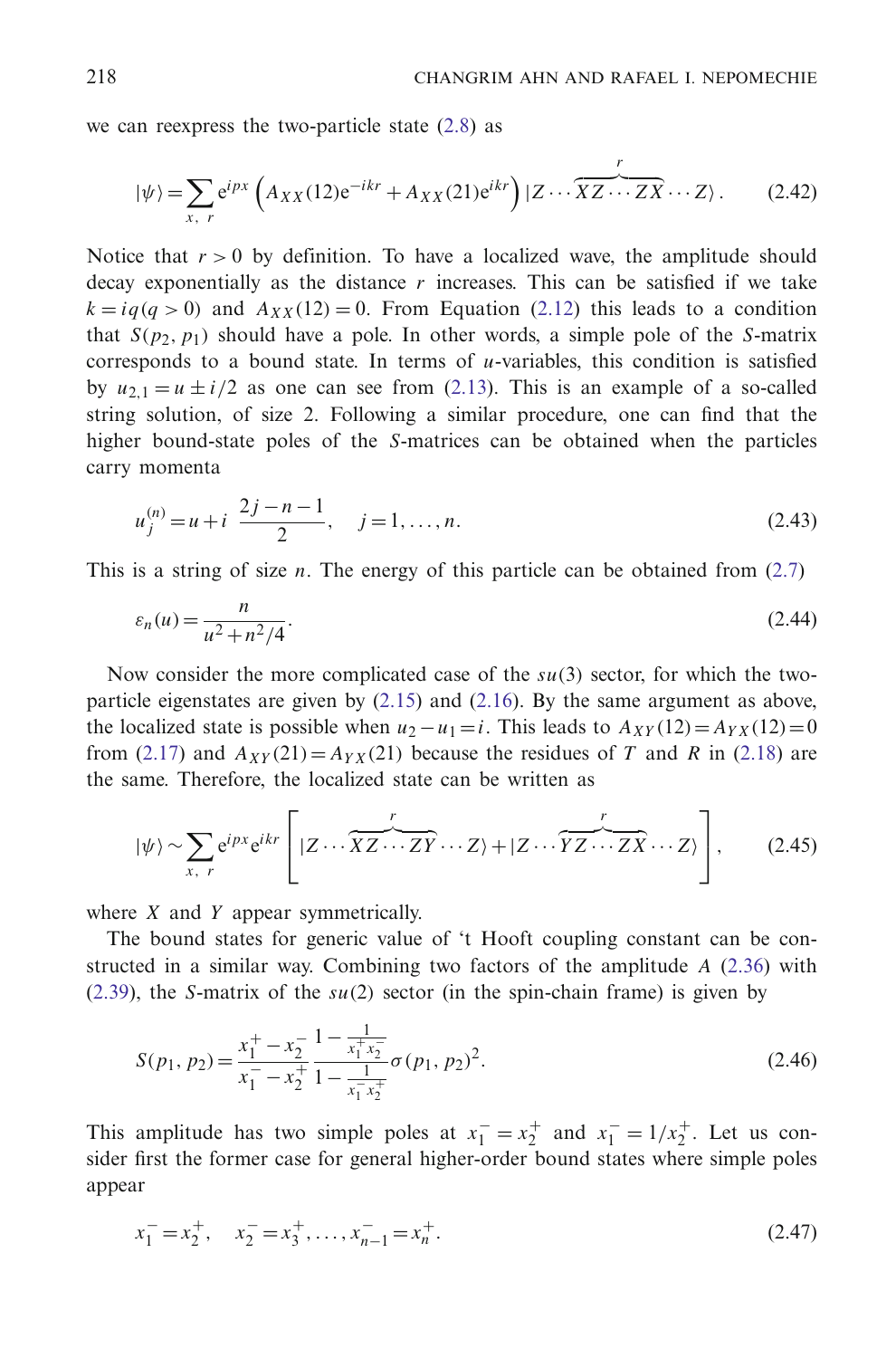With these bound-state conditions, one can easily show that the momentum (*p*) and energy (H) are given by

$$
\frac{X^{+}}{X^{-}} = e^{ip}, \qquad X^{+} + \frac{1}{X^{+}} - X^{-} - \frac{1}{X^{-}} = \frac{in}{g}
$$
\n(2.48)

$$
\mathbb{H} = -ig\left(X^{+} - \frac{1}{X^{+}} - X^{-} + \frac{1}{X^{-}}\right) = \sqrt{n^{2} + 16g^{2}\sin^{2}\frac{p}{2}},\tag{2.49}
$$

and satisfy the BPS (shortening) condition in [\(2.48\)](#page-8-0) if we identify

$$
X^- \equiv x_n^-, \quad \text{and} \quad X^+ \equiv x_1^+.
$$
 (2.50)

The other pole at  $x_1^- = 1/x_2^+$  cannot satisfy this condition and leads to non-BPS states.

The situation for the full  $su(2|2)$ *S*-matrix is more complicated even though the locations of poles are the same as in the *su*(2) sector. The *M*-particle bound states belong to an atypical totally symmetric representation of the centrally extended  $su(2|2)$  algebra. This representation has dimension  $2M|2M$  and can be realized on the graded vector space where the basis is given by

- $M + 1$  bosonic states: symmetric in  $a_i$ :  $|e_{a_1 \cdots a_M}\rangle$ , where  $a_i = 1, 2$  are bosonic indices.
- *M* − 1 bosonic states: symmetric in  $a_i$  :  $|e_{a_1\cdots a_{M-2}a_1\alpha_2}\rangle$ , where  $\alpha_i = 3, 4$  are fermionic indices.
- 2*M* fermionic states: symmetric in  $a_i$ :  $|e_{a_1\cdots a_{M-1}\alpha}$ , where  $\alpha = 3, 4$ .

An efficient realization of this representation is to introduce [\[20](#page-18-15)] a vector space of analytic functions of two bosonic variables  $w_a$  and two fermionic variables  $\theta_\alpha$ . For example, the 8-dimensional states for  $M = 2$  can be given by

$$
|e_1\rangle = \frac{w_1 w_1}{\sqrt{2}}, \quad |e_2\rangle = w_1 w_2, \quad |e_3\rangle = \frac{w_2 w_2}{\sqrt{2}}, \quad |e_4\rangle = \theta_3 \theta_4,
$$
  

$$
|e_5\rangle = w_1 \theta_3, \quad |e_6\rangle = w_1 \theta_4, \quad |e_7\rangle = w_2 \theta_3, \quad |e_8\rangle = w_2 \theta_4.
$$
 (2.51)

The *su*(2|2) generators can be represented by differential operators on this vector space as follows:

$$
\mathbb{L}_{a}^{b} = w_{a} \frac{\partial}{\partial w_{b}} - \frac{1}{2} \delta_{a}^{b} w_{c} \frac{\partial}{\partial w_{c}}, \quad \mathbb{R}_{\alpha}^{b} = \theta_{\alpha} \frac{\partial}{\partial \theta_{\beta}} - \frac{1}{2} \delta_{\alpha}^{b} \theta_{\gamma} \frac{\partial}{\partial \theta_{\gamma}},
$$
\n
$$
\mathbb{Q}_{\alpha}^{a} = a \theta_{\alpha} \frac{\partial}{\partial w_{a}} + b \varepsilon^{ab} \varepsilon_{\alpha\beta} w_{b} \frac{\partial}{\partial \theta_{\beta}}, \quad \mathbb{Q}_{a}^{\dagger \alpha} = d w_{a} \frac{\partial}{\partial \theta_{\alpha}} + c \varepsilon_{ab} \varepsilon^{\alpha \beta} \theta_{\beta} \frac{\partial}{\partial w_{b}},
$$
\n
$$
\mathbb{C} = ab \left( w_{a} \frac{\partial}{\partial w_{a}} + \theta_{\alpha} \frac{\partial}{\partial \theta_{\alpha}} \right), \qquad \mathbb{C}^{\dagger} = cd \left( w_{a} \frac{\partial}{\partial w_{a}} + \theta_{\alpha} \frac{\partial}{\partial \theta_{\alpha}} \right),
$$
\n
$$
\mathbb{H} = (ad + bc) \left( w_{a} \frac{\partial}{\partial w_{a}} + \theta_{\alpha} \frac{\partial}{\partial \theta_{\alpha}} \right).
$$
\n(2.52)

From this, it is straightforward to evaluate how the generators act on the bound states.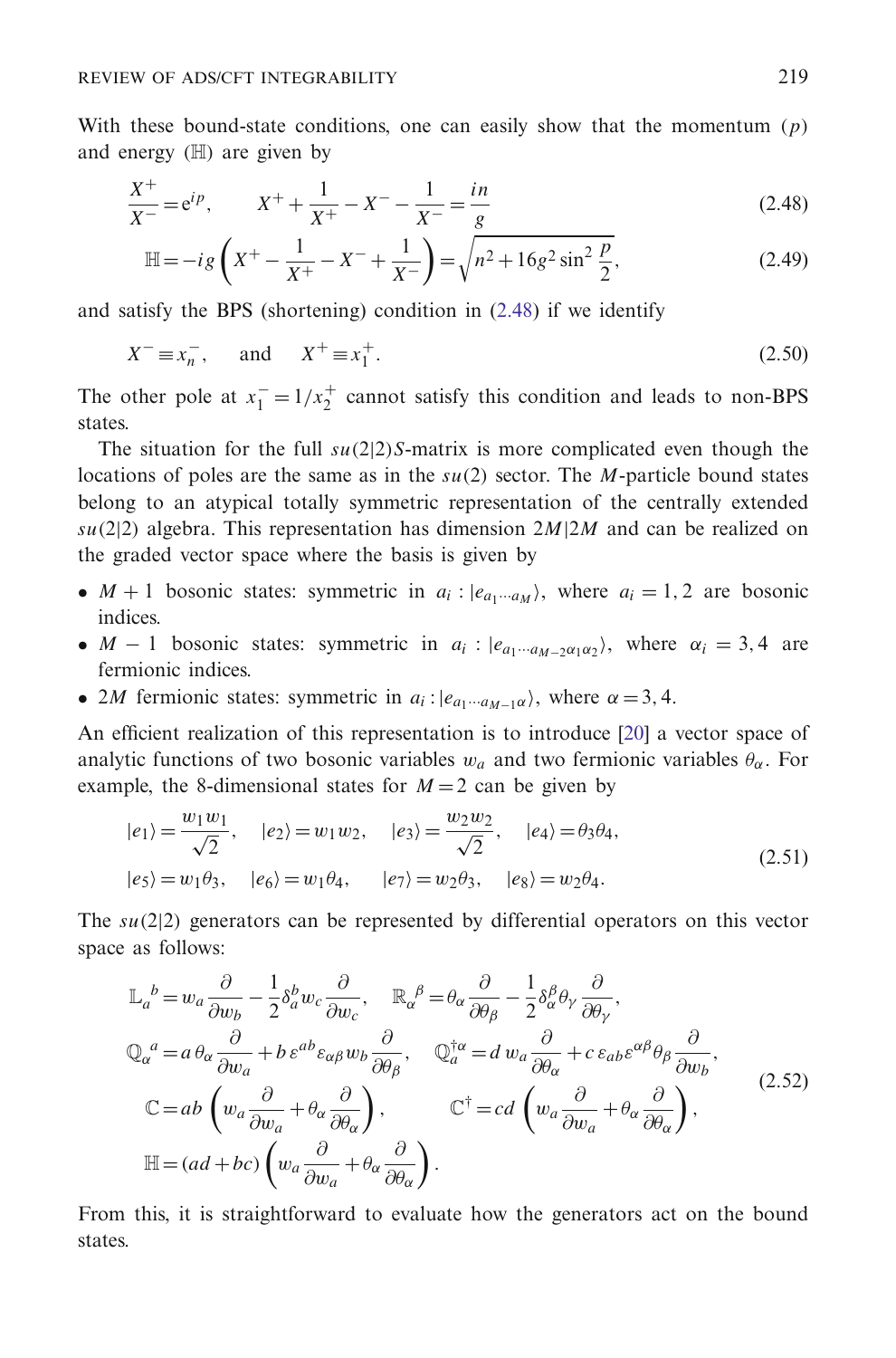In contrast with the case of the fundamental representation reviewed in the previous subsection, the  $su(2|2)$  symmetry is not enough to determine the bound-state *S*-matrix completely. A very important observation is that the fundamental bulk *S*-matrix [\(2.35\)](#page-5-0) has a remarkable Yangian symmetry *Y* (*su*(2|2)) [\[30](#page-19-8)[,31](#page-19-9)] which can be used to completely determine the two-particle [\[20,](#page-18-15)[32\]](#page-19-10) and general *l*-particle bound state bulk *S*-matrices [\[33](#page-19-11)]. It is fortunate that such a general way of generating higher-dimensional *S*-matrices has been found, since the fusion procedure does not seem to work for AdS/CFT *S*-matrices [\[20](#page-18-15)].

# <span id="page-11-0"></span>**3. Asymptotic Bethe Equations**

For a system of *N free* particles on a ring of length *L*, the quantized momenta, and therefore the exact spectrum, are trivially determined. For particles which are not free but instead have *integrable* interactions, the problem of determining the spectrum is much more difficult, but nevertheless is still tractable. Indeed, if one knows the (asymptotic) *S*-matrix which satisfies the Yang–Baxter equations, then in principle it is possible to derive a set of (asymptotic) Bethe equations which determine the (asymptotic) quantized momenta, and therefore, the (asymptotic) multiparticle spectrum. These (asymptotic) Bethe equations are obtained by imposing periodicity on the (asymptotic) multiparticle wavefunction. In the AdS/CFT case, this task is technically difficult due to the matrix structure of the *S*-matrix and the complicated functional dependence of its matrix elements. Before addressing this problem, it is helpful to consider some simpler examples.

#### <span id="page-11-1"></span>3.1. THE *S*-MATRIX IS A PHASE

As a first warm-up exercise, let us consider the simple case of a two-body (asymptotic) *S*-matrix which is a phase rather than a matrix.<sup>5</sup> An example is the magnon– magnon *S*-matrix in the  $su(2)$  sector at one loop, which is given by [\(2.13\)](#page-1-1), [\(2.14\)](#page-1-1). The ZF operator  $A^{\dagger}(p)$  does not have an internal index, and satisfies (cf., [\(2.23\)](#page-4-0))

$$
A^{\dagger}(p_1) A^{\dagger}(p_2) = S(p_1, p_2) A^{\dagger}(p_2) A^{\dagger}(p_1).
$$
 (3.1)

Integrability of the model implies that the multiparticle wavefunction is of the Bethe type. That is, the (asymptotic) eigenstates can be expressed as

$$
|\psi\rangle = \sum_{1 \le x_{Q_1} \ll \cdots \ll x_{Q_N} \le L} \Psi^{(Q)}(x_1, \ldots, x_N) | \overset{\downarrow}{\underset{\downarrow}{\mathcal{Z}}} \cdots \overset{\downarrow \underset{\downarrow}{\mathcal{Y}}} {\underset{\downarrow}{\mathcal{Z}}} \cdots \overset{\downarrow \underset{\downarrow}{\mathcal{Y}}} {\underset{\downarrow}{\mathcal{Y}}} \cdots \overset{\downarrow}{\underset{\downarrow}{\mathcal{Z}}} \cdots \overset{\downarrow}{\underset{\downarrow}{\mathcal{Y}}} \tag{3.2}
$$

<sup>5</sup>In this case, the Yang–Baxter equations are trivially satisfied by the *S*-matrix.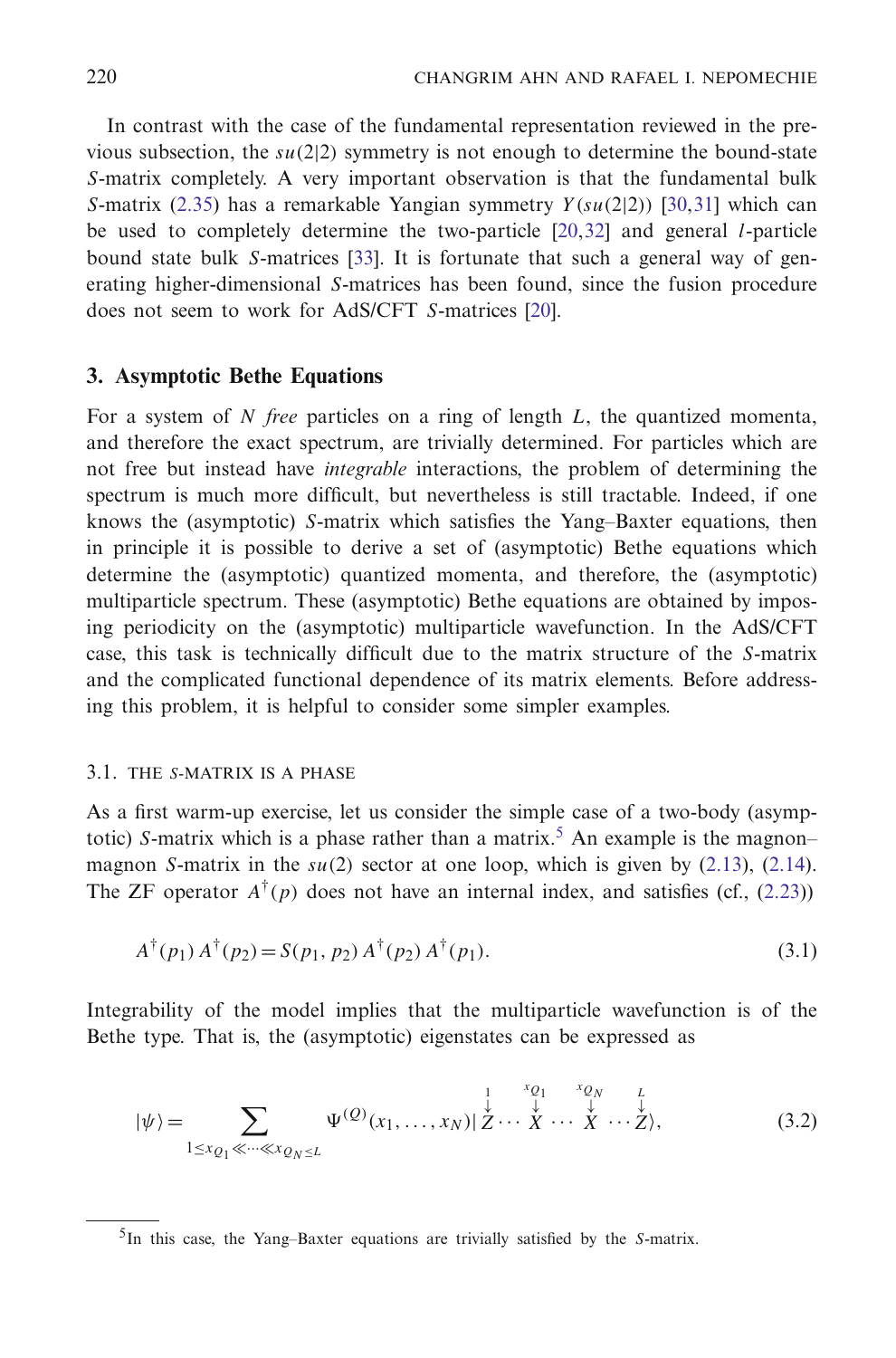where the (asymptotic) *N*-particle wavefunction in the sector  $Q = (Q_1, \ldots, Q_N)$ such that  $x_{O_1} \ll \cdots \ll x_{O_N}$  is given by

$$
\Psi^{(Q)}(x_1,\ldots,x_N) = \sum_P A^P e^{i p_P \cdot x_Q}.
$$
\n(3.3)

The sum is over all permutations of  $P = (P_1, \ldots, P_N)$ , and  $p_P \cdot x_Q = \sum_{k=1}^N p_{P_k} x_{Q_k}$ . Also, the coordinate-independent amplitudes  $A^P$  are related to each other according to

$$
A^P \sim A^{\dagger}(p_{P_1}) \cdots A^{\dagger}(p_{P_N}). \tag{3.4}
$$

For example, for  $N = 2$ , the wavefunction in the sector  $x_1 \ll x_2$  is given by

$$
\Psi^{(12)}(x_1, x_2) = A^{12} e^{i(p_1 x_1 + p_2 x_2)} + A^{21} e^{i(p_2 x_1 + p_1 x_2)}, \quad x_1 \ll x_2.
$$
\n(3.5)

Since

$$
A^{21} \sim A^{\dagger}(p_2) A^{\dagger}(p_1) = S(p_2, p_1) A^{\dagger}(p_1) A^{\dagger}(p_2) \sim S(p_2, p_1) A^{12}, \tag{3.6}
$$

we recover the previous results  $(2.8)$ ,  $(2.9)$ ,  $(2.12)$  upon identifying

$$
A_{XX}(12) = A^{12}, \quad A_{XX}(21) = A^{21}.
$$
\n(3.7)

We consider a system of *N* widely-separated particles on a ring of length *L*. Periodicity of the wavefunction  $\Psi(x_1,...,x_N)$  in (say) the first coordinate,

$$
\Psi(1, x_2, \dots, x_N) = \Psi(L+1, x_2, \dots, x_N),
$$
\n(3.8)

implies a relationship between the wavefunctions in the sectors  $x_1 \ll \cdots \ll x_N$  and  $x_2 \ll \cdots \ll x_N \ll x_1$ :

$$
\Psi^{(1\cdots N)}(1, x_2, \dots, x_N) = \Psi^{(2\cdots N1)}(L+1, x_2, \dots, x_N).
$$
\n(3.9)

According to [\(3.3\)](#page-11-1), the wavefunctions in these two sectors are given by

$$
\Psi^{(1\cdots N)}(1, x_2, \dots, x_N) = A^{1\cdots N} e^{i(p_1 + p_2 x_2 + \dots + p_N x_N)} + \cdots,
$$
  

$$
\Psi^{(2\cdots N1)}(L+1, x_2, \dots, x_N) = A^{2\cdots N1} e^{i(p_1 L + p_1 + p_2 x_2 + \dots + p_N x_N)} + \cdots,
$$
 (3.10)

where we have displayed only the terms which depend on the particular combination  $p_2x_2 + \cdots + p_Nx_N$ . In view of the periodicity condition [\(3.9\)](#page-11-1), the coefficients  $A^{1 \cdots N}$  and  $A^{2 \cdots N1}$  in [\(3.10\)](#page-11-1) must be related as follows:

$$
A^{1...N} = A^{2...N1} e^{ip_1 L}.
$$
\n(3.11)

There is another relation between the coefficients  $A^{1...N}$  and  $A^{2...N1}$  which follows from [\(3.4\)](#page-11-1). Indeed, it is easy to see that

$$
A^{1\cdots N} \sim A^{\dagger}(p_1) A^{\dagger}(p_2) \cdots A^{\dagger}(p_N)
$$
  
= 
$$
\prod_{j=2}^{N} S(p_1, p_j) A^{\dagger}(p_2) \cdots A^{\dagger}(p_N) A^{\dagger}(p_1) \sim \prod_{j=2}^{N} S(p_1, p_j) A^{2\cdots N1},
$$
 (3.12)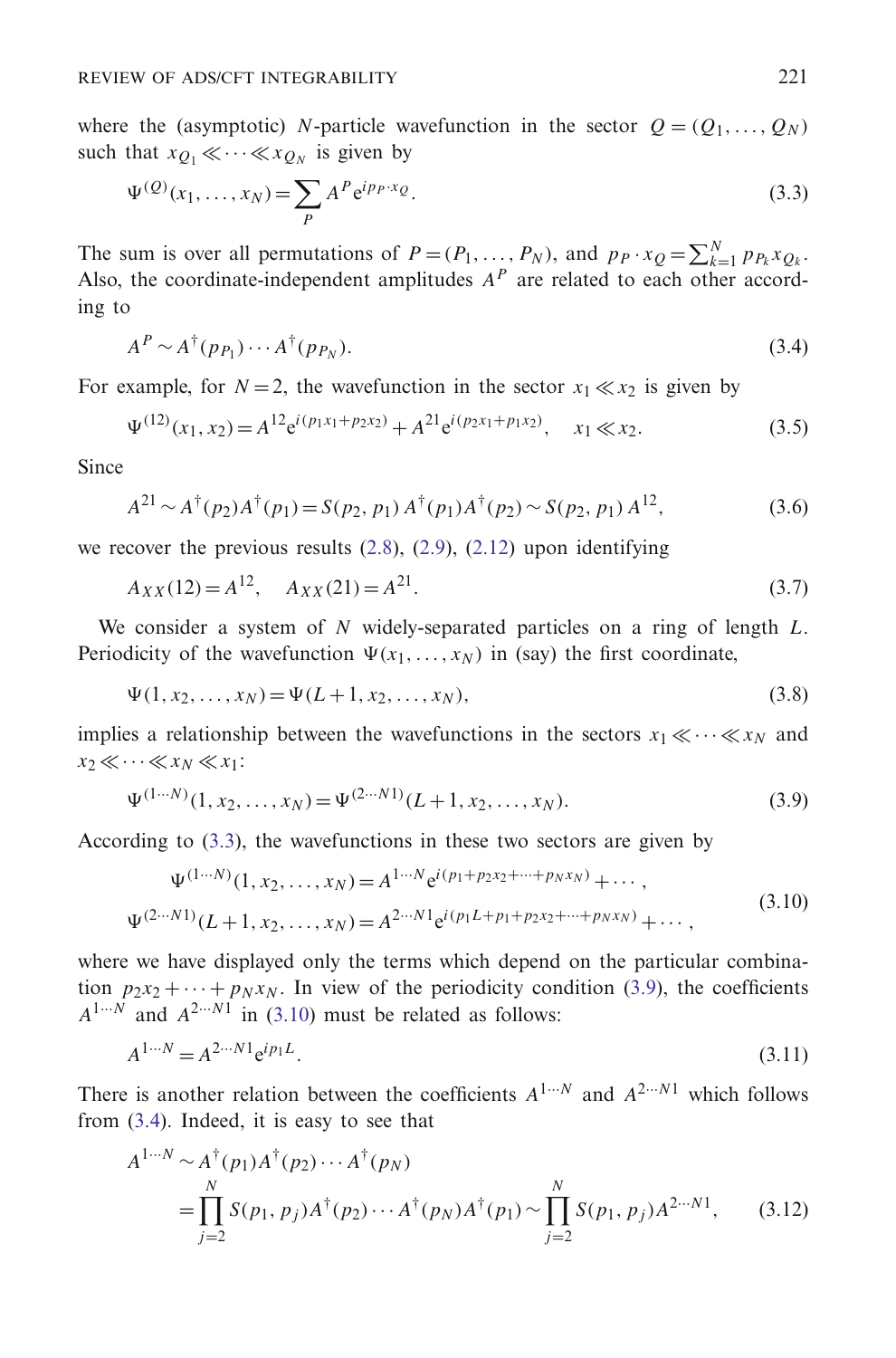where we have used [\(3.1\)](#page-11-1) to move  $A^{\dagger}(p_1)$  to the right successively past all the other  $ZF$  operators. The two relations  $(3.11)$  and  $(3.12)$  imply that

$$
\prod_{j=2}^{N} S(p_1, p_j) = e^{i p_1 L}.
$$
\n(3.13)

Examining the terms in the ellipsis in  $(3.10)$  similarly leads to the (asymptotic) Bethe equations for all the momenta,

$$
\prod_{\substack{j=1\\j\neq k}}^{N} S(p_k, p_j) = e^{ip_k L}, \quad k = 1, ..., N.
$$
\n(3.14)

For a "local" *S*-matrix such as the one for the spin-1/2 ferromagnetic Heisenberg chain, these equations are exact for finite *L*; at least in principle one can solve these equations for the momenta and therefore compute the exact finite-*L* spectrum,

$$
\mathbf{P} = \sum_{k=1}^{N} p_k, \quad \mathbf{E} = \sum_{k=1}^{N} \varepsilon(p_k), \tag{3.15}
$$

where  $\varepsilon(p)$  is the one-particle dispersion relation (see, e.g. [\(2.7\)](#page-1-1)). For an asymptotic *S*-matrix such as the one for AdS/CFT, the asymptotic Bethe equations can be used to determine the spectrum only asymptotically.<sup>6</sup>

#### <span id="page-13-0"></span>3.2. THE *S*-MATRIX IS A 4×4 MATRIX

As a second warm-up exercise, we consider a solution of the Yang–Baxter equations which is a  $4 \times 4$  matrix. For simplicity, we further restrict the *S*-matrix to be *su*(2)-invariant. Hence, we take

$$
S_{jk}^{j'k'}(p_1, p_2) = \frac{1}{u_1 - u_2 - i} \left[ (u_1 - u_2) \delta_j^{j'} \delta_k^{k'} + i \delta_j^{k'} \delta_k^{j'} \right],
$$
\n(3.16)

where again  $u_i = u(p_i)$  and  $u(p)$  is given by [\(2.14\)](#page-1-1). This is in fact the magnon– magnon *S*-matrix in the *su*(3) sector which we discussed earlier [\(2.19\)](#page-1-1). The ZF operator now has an internal index which can take the values 1 and 2, and satisfies [\(2.23\)](#page-4-0). As we shall see, the analysis is similar to the one in Section [3.1.](#page-11-1) The new feature is the internal symmetry, which is handled neatly by introducing the transfer matrix [\(3.25\)](#page-13-0).

The (asymptotic) eigenstates can now be expressed as

$$
|\psi\rangle = \sum_{1 \le x_{Q_1} \ll \cdots \ll x_{Q_N \le L} i_1, \ldots, i_N = 1} \sum_{i_1 \ldots i_N}^2 \Psi_{i_1 \ldots i_N}^{(Q)}(x_1, \ldots, x_N) | \overset{1}{\underset{\sim}{\mathcal{Z}}} \cdots \overset{i_{Q_1} \ldots i_{Q_N}}{\underset{\sim}{\downarrow}} \cdots \overset{i_{Q_N}}{\underset{\sim}{\downarrow}} \cdots \overset{i_{Q_N}}{\underset{\sim}{\downarrow}} \cdots \overset{i_{Q_N}}{\underset{\sim}{\downarrow}} \cdots \overset{i_{Q_N}}{\underset{\sim}{\downarrow}} \cdots \overset{i_{Q_N}}{\underset{\sim}{\downarrow}} \cdots \overset{i_{Q_N}}{\underset{\sim}{\downarrow}} \cdots \overset{i_{Q_N}}{\underset{\sim}{\downarrow}} \cdots \overset{i_{Q_N}}{\underset{\sim}{\downarrow}} \cdots \overset{i_{Q_N}}{\underset{\sim}{\downarrow}} \cdots \overset{i_{Q_N}}{\underset{\sim}{\downarrow}} \cdots \overset{i_{Q_N}}{\underset{\sim}{\downarrow}} \cdots \overset{i_{Q_N}}{\underset{\sim}{\downarrow}} \cdots \overset{i_{Q_N}}{\underset{\sim}{\downarrow}} \cdots \overset{i_{Q_N}}{\underset{\sim}{\downarrow}} \cdots \overset{i_{Q_N}}{\underset{\sim}{\downarrow}} \cdots \overset{i_{Q_N}}{\underset{\sim}{\downarrow}} \cdots \overset{i_{Q_N}}{\underset{\sim}{\downarrow}} \cdots \overset{i_{Q_N}}{\underset{\sim}{\downarrow}} \cdots \overset{i_{Q_N}}{\underset{\sim}{\downarrow}} \cdots \overset{i_{Q_N}}{\underset{\sim}{\downarrow}} \cdots \overset{i_{Q_N}}{\underset{\sim}{\downarrow}} \cdots \overset{i_{Q_N}}{\underset{\sim}{\downarrow}} \cdots \overset{i_{Q_N}}{\underset{\sim}{\downarrow}} \cdots \overset{i_{Q_N}}{\underset{\sim}{\downarrow}} \cdots \overset{i_{Q_N}}{\underset{\sim}{\downarrow}} \cdots \overset{i_{Q_N}}{\underset{\sim}{\downarrow}} \cdots \overset{i_{Q_N}}{\underset{\sim}{\downarrow}} \cdots \overset{i_{Q_N}}{\underset{\sim}{\downarrow}} \cdots \overs
$$

 $6$ Nevertheless, it is possible to obtain at least a part of the exact spectrum by other means [\[34\]](#page-19-12).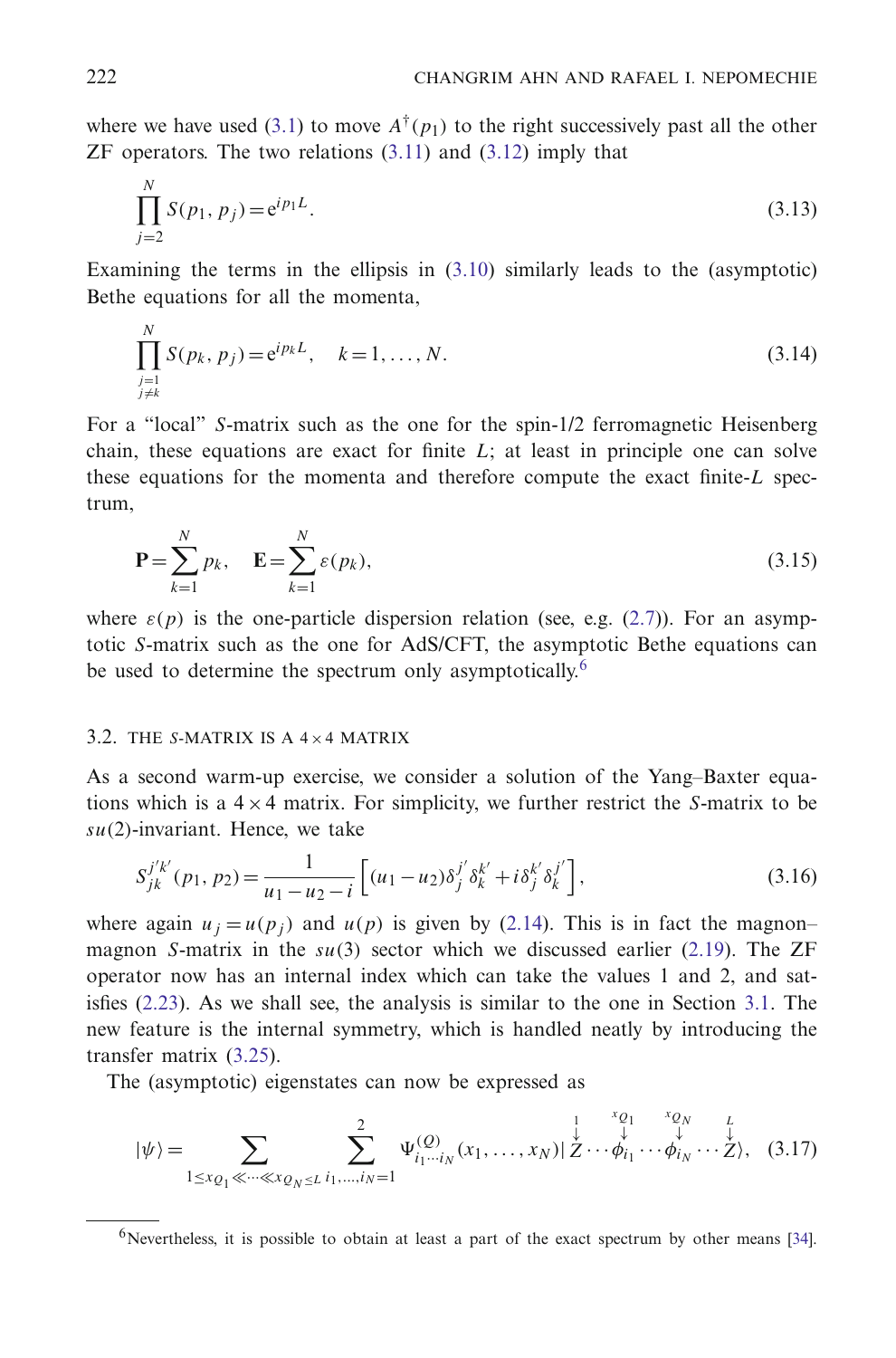where the (asymptotic) *N*-particle wavefunction in the sector  $Q = (Q_1, \ldots, Q_N)$  is given  $bv^7$ 

$$
\Psi_{i_1\cdots i_N}^{(Q)}(x_1,\ldots,x_N) = \sum_{P} A_{i_1\cdots i_N}^{P|Q} e^{i p_P \cdot x_Q}
$$
\n(3.18)

and

$$
A_{i_1\cdots i_N}^{P|Q} \sim A_{i_{Q_1}}^{\dagger}(p_{P_1})\cdots A_{i_{Q_N}}^{\dagger}(p_{P_N}),
$$
\n(3.19)

cf. [\(3.2\)](#page-11-1)–[\(3.4\)](#page-11-1). For  $N = 2$  in the sector  $x_1 \ll x_2$ , upon identifying

$$
A_{\phi_i \phi_j}(12) = A_{ij}^{12|12}, \quad A_{\phi_i \phi_j}(21) = A_{ij}^{21|12}
$$
\n(3.20)

where  $\phi_1 = X$ ,  $\phi_2 = Y$ , we recover the previous results [\(2.15\)](#page-1-1)–[\(2.19\)](#page-1-1).<sup>8</sup>

Proceeding as before, we see that the periodicity of the wavefunction in the first coordinate,

$$
\Psi_{i_1\cdots i_N}(1, x_2, \dots, x_N) = \Psi_{i_1\cdots i_N}(L+1, x_2, \dots, x_N)
$$
\n(3.21)

implies a relationship between the wavefunctions in the sectors  $x_1 \ll \cdots \ll x_N$  and  $x_2 \ll \cdots \ll x_N \ll x_1$ :

$$
\Psi_{i_1\cdots i_N}^{(1\cdots N)}(1, x_2, \ldots, x_N) = \Psi_{i_1\cdots i_N}^{(2\cdots N1)}(L+1, x_2, \ldots, x_N).
$$
\n(3.22)

This leads to the following relationship between coefficients:

$$
A_{i_1\cdots i_N}^{1\cdots N|1\cdots N} = A_{i_1\cdots i_N}^{2\cdots N1|2\cdots N1} e^{ip_1 L}.
$$
\n(3.23)

We now proceed to generate from  $(3.19)$  another relation between these two coeffi-cients. Using [\(2.23\)](#page-4-0) to move  $A_{i_1}^{\dagger}(p_1)$  to the right successively past all the other ZF operators, we obtain

$$
A_{i_1\cdots i_N}^{1\cdots N|1\cdots N} \sim A_{i_1}^{\dagger}(p_1)A_{i_2}^{\dagger}(p_2)\cdots A_{i_N}^{\dagger}(p_N)
$$
  
\n
$$
= S_{i_1i_2}^{a_2i_2'}(p_1, p_2)S_{a_2i_3}^{a_3i_3'}(p_1, p_3)\cdots S_{a_{N-1}i_N}^{i'_1i'_N}(p_1, p_N)A_{i'_2}^{\dagger}(p_2)\cdots A_{i'_N}^{\dagger}(p_N)A_{i'_1}^{\dagger}(p_1)
$$
  
\n
$$
\sim S_{i_1i_2}^{a_2i_2'}(p_1, p_2)S_{a_2i_3}^{a_3i'_3}(p_1, p_3)\cdots S_{a_{N-1}i_N}^{i'_1i'_N}(p_1, p_N)A_{i'_1\cdots i'_N}^{2\cdots N1|2\cdots N1}.
$$
 (3.24)

<sup>7</sup>The original papers include [\[35](#page-19-13)[–38](#page-19-14)]. Here, we follow the appendix in [\[39](#page-19-15)]. 8For example,

$$
A_{XY}(21) = A_{12}^{21|12} \sim A_1^{\dagger}(p_2) A_2^{\dagger}(p_1) = S_{12}^{12} A_2^{\dagger}(p_1) A_1^{\dagger}(p_2) + S_{12}^{21} A_1^{\dagger}(p_1) A_2^{\dagger}(p_2)
$$
  

$$
\sim S_{12}^{12} A_{21}^{12|12} + S_{12}^{21} A_{12}^{12|12} = T A_{YX}(12) + R A_{XY}(12),
$$

which is in agreement with [\(2.17\)](#page-1-1). Here, the arguments  $(p_2, p_1)$  of all the *S*-matrix elements have been suppressed for brevity.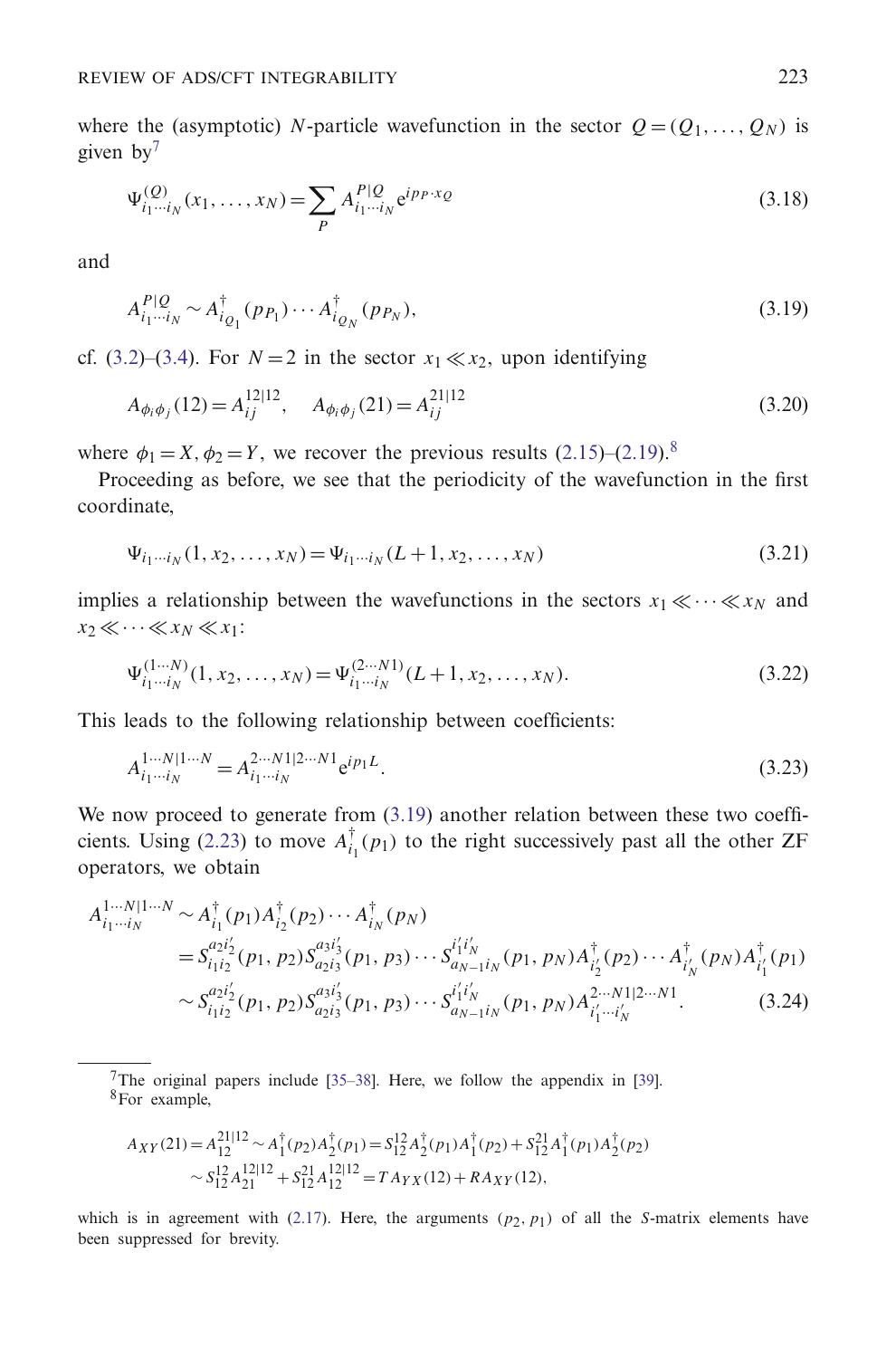It is very convenient to introduce the so-called (inhomogeneous) transfer matrix

$$
t_{i_1\cdots i_N}^{i'_1\cdots i'_N}(p; p_1,\ldots, p_N) \equiv S_{a_N i_1}^{a_1 i'_1}(p, p_1) S_{a_1 i_2}^{a_2 i'_2}(p, p_2) \cdots S_{a_{N-1} i_N}^{a_N i'_N}(p, p_N). \tag{3.25}
$$

Its value at  $p = p_1$  is proportional to the coefficient of  $A^{2 \cdots N1|2 \cdots N1}_{i'_1 \cdots i'_N}$  in [\(3.24\)](#page-13-0),

$$
t_{i_1\cdots i_N}^{i'_1\cdots i'_N}(p_1; p_1, \ldots, p_N) = -S_{i_1i_2}^{a_2i'_2}(p_1, p_2)S_{a_2i_3}^{a_3i'_3}(p_1, p_3)\cdots S_{a_{N-1}i_N}^{i'_1i'_N}(p_1, p_N), \quad (3.26)
$$

since  $S_{ij}^{i'j'}(p, p) = -\delta_i^{j'} \delta_j^{i'}$ , as one can see from [\(3.16\)](#page-13-0). We demand that  $A_{i'_1 \cdots i'_N}^{2 \cdots N_1 | 2 \cdots N_1}$  be an eigenvector of the transfer matrix,<sup>9</sup>

$$
t_{i_1\cdots i_N}^{i_1'\cdots i_N'}(p; p_1, \ldots, p_N) A_{i_1'\cdots i_N'}^{2\cdots N1|2\cdots N1} = \Lambda(p; p_1, \ldots, p_N) A_{i_1\cdots i_N}^{2\cdots N1|2\cdots N1},
$$
 (3.27)

where  $\Lambda(p; p_1, \ldots, p_N)$  is the corresponding eigenvalue. It follows from Equations [\(3.23\)](#page-13-0), [\(3.24\)](#page-13-0), [\(3.26\)](#page-13-0), [\(3.27\)](#page-13-0) that

$$
\Lambda(p_1; p_1, \dots, p_N) = -e^{ip_1 L};\tag{3.28}
$$

and more generally

$$
\Lambda(p_k; p_1, \dots, p_N) = -e^{ip_k L}, \qquad k = 1, \dots, N. \tag{3.29}
$$

To summarize so far: imposing periodic boundary conditions on the multiparticle wavefunction has led to the important relations [\(3.29\)](#page-13-0). However, in order to obtain more explicit equations for the momenta, we need the eigenvalues  $\Lambda(p; p_1, \ldots, p_N)$  of the transfer matrix [\(3.25\)](#page-13-0). For the case of the *S*-matrix [\(3.16\)](#page-13-0), the result is well known [\[40](#page-19-16)[–42\]](#page-19-17),

$$
\Lambda(p; p_1, \dots, p_N) = \frac{1}{\prod_{l=1}^N (u - u_l - i)} \left\{ \prod_{l=1}^N (u - u_l + i) \prod_{l=1}^m \left( \frac{u - \lambda_l - \frac{i}{2}}{u - \lambda_l + \frac{i}{2}} \right) + \prod_{l=1}^N (u - u_l) \prod_{l=1}^m \left( \frac{u - \lambda_l + \frac{3i}{2}}{u - \lambda_l + \frac{i}{2}} \right) \right\},
$$
\n(3.30)

where the "auxiliary" Bethe roots  $\lambda_1, \ldots, \lambda_m$  satisfy the Bethe ansatz equations

$$
\prod_{l=1}^{N} \frac{\lambda_k - u_l + \frac{i}{2}}{\lambda_k - u_l - \frac{i}{2}} = \prod_{\substack{j=1 \ j \neq k}}^{m} \frac{\lambda_k - \lambda_j + i}{\lambda_k - \lambda_j - i}, \quad k = 1, ..., m.
$$
\n(3.31)

$$
[t(p; p_1, \ldots, p_N), t(p'; p_1, \ldots, p_N)] = 0
$$

by virtue of the fact that the *S*-matrix satisfies the Yang–Baxter equation. (See, e.g. [\[40](#page-19-16)]-[\[42](#page-19-17)].) Hence, the corresponding eigenvectors do not depend on the value of *p*.

<sup>&</sup>lt;sup>9</sup>This is necessary in order to be able to satisfy  $(3.23)$ . We note that the transfer matrix has the commutativity property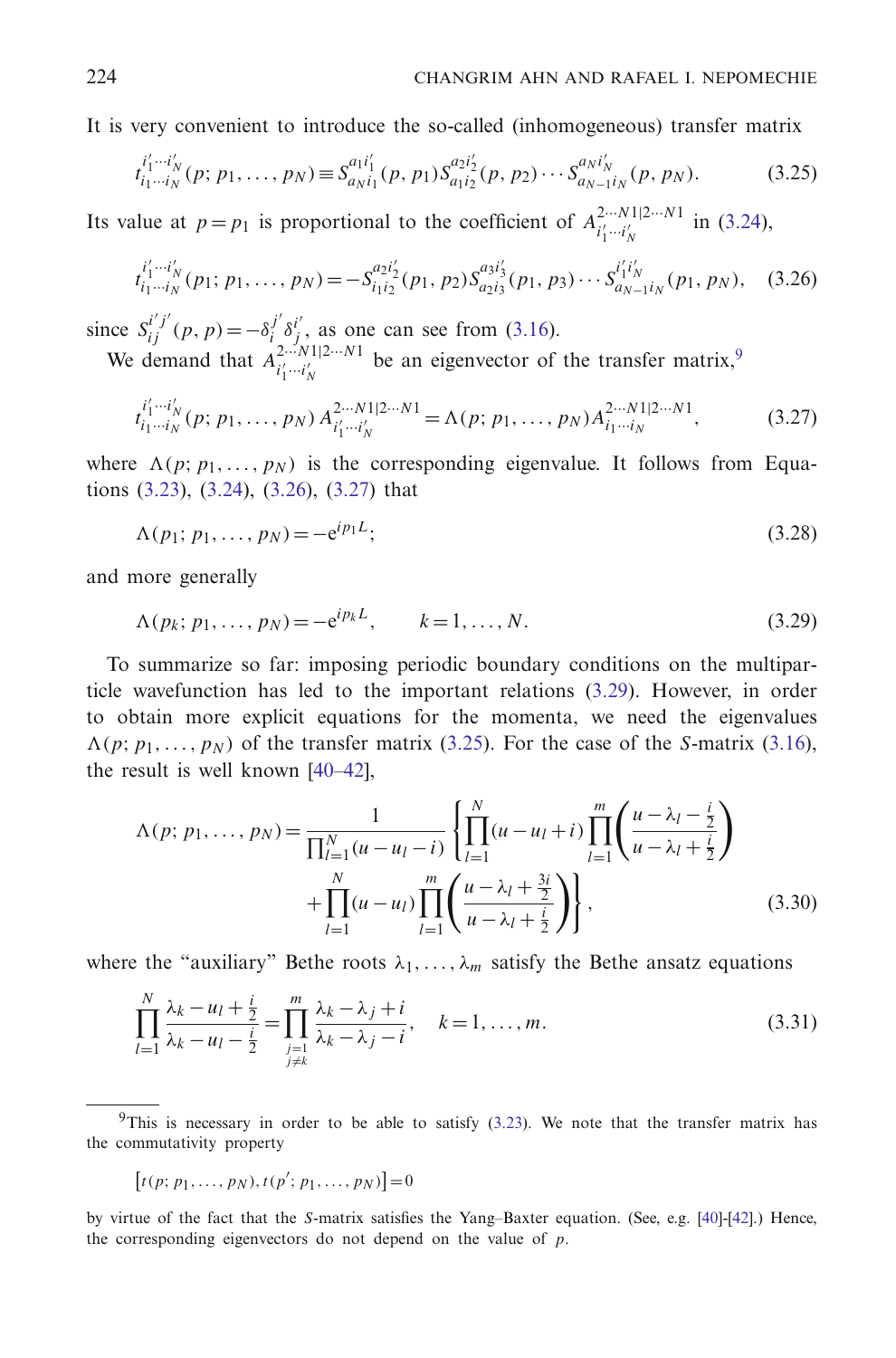Finally, substituting the result [\(3.30\)](#page-13-0) into [\(3.29\)](#page-13-0), we obtain

$$
\prod_{l=1}^{N} \frac{u_k - u_l + i}{u_k - u_l - i} \prod_{l=1}^{m} \frac{u_k - \lambda_l - \frac{i}{2}}{u_k - \lambda_l + \frac{i}{2}} = -e^{ip_k L}, \quad k = 1, ..., N.
$$
\n(3.32)

The coupled set of equations  $(3.31)$  and  $(3.32)$  are the sought-after (asymptotic) Bethe equations for a system of *N* particles on a ring of length *L* with the twoparticle (asymptotic) *S*-matrix [\(3.16\)](#page-13-0).

## 3.3. AdS/CFT

We are finally ready to address the AdS/CFT case, albeit only sketchily. The argu-ments of Section [3.2](#page-13-0) leading to  $(3.29)$  carry through essentially unchanged.<sup>10</sup> The difficult step is determining the eigenvalues of the transfer matrix. Whereas for the  $4 \times 4$  *S*-matrix [\(3.16\)](#page-13-0) the result [\(3.30\)](#page-13-0) is easily obtained by algebraic Bethe ansatz, for the larger AdS/CFT *S*-matrix [\(2.35\)](#page-5-0), [\(2.36\)](#page-5-0) a more general procedure (namely, *nested* algebraic Bethe ansatz) is required [\[11\]](#page-18-6). Alternatively, the result can be obtained by nested coordinate Bethe ansatz [\[3](#page-18-4)[,12](#page-18-7)] or by analytic Bethe ansatz [\[4\]](#page-18-5). In this way, one can derive the  $AdS_5/CFT_4$  asymptotic Bethe equations which were first conjectured in [\[10\]](#page-18-3). In terms of the compact notation introduced in [\[43](#page-19-18)], these equations are given by

$$
U_0 = 1, \quad U_j(x_{j,k}) \prod_{\substack{j'=1 \ k'=1}}^7 \prod_{\substack{k'=1 \ (j',k'-1,j',k'-1 \geq M_j, j' \ (j',k') \neq (j,k)}} \frac{u_{j,k} - u_{j',k'} + \frac{i}{2} M_{j,j'}}{u_{j,k} - u_{j',k'} - \frac{i}{2} M_{j,j'}} = 1, \quad j = 1, ..., 7,
$$
 (3.33)

where  $u_{j,k} = g(x_{j,k} + 1/x_{j,k})$ ,  $u_{j,k} \pm i/2 = g(x_{j,k}^{\pm} + 1/x_{j,k}^{\pm})$ , and  $M_{j,j'}$  is the Cartan matrix specified by Figure [1.](#page-17-0) Explicitly,

$$
M = \begin{pmatrix} 1 & 1 & & & & \\ 1 & -2 & 1 & & & \\ & 1 & -1 & & & \\ & & -1 & 2 & -1 & \\ & & & -1 & 1 & \\ & & & & 1 & -2 & 1 \\ & & & & & 1 \end{pmatrix},
$$
(3.34)

where matrix elements which are zero are left empty. Also,

$$
U_0 = \prod_{k=1}^{K_4} \frac{x_{4,k}^+}{x_{4,k}^-}, \quad U_2 = U_6 = 1,
$$
  
\n
$$
U_1(x) = U_3^{-1}(x) = U_5^{-1}(x) = U_7(x) = \prod_{k=1}^{K_4} S_{\text{aux}}(x_{4,k}, x)
$$
\n(3.35)

 $10$ It is convenient to work in a graded formalism, where certain minus signs appear [\[11\]](#page-18-6).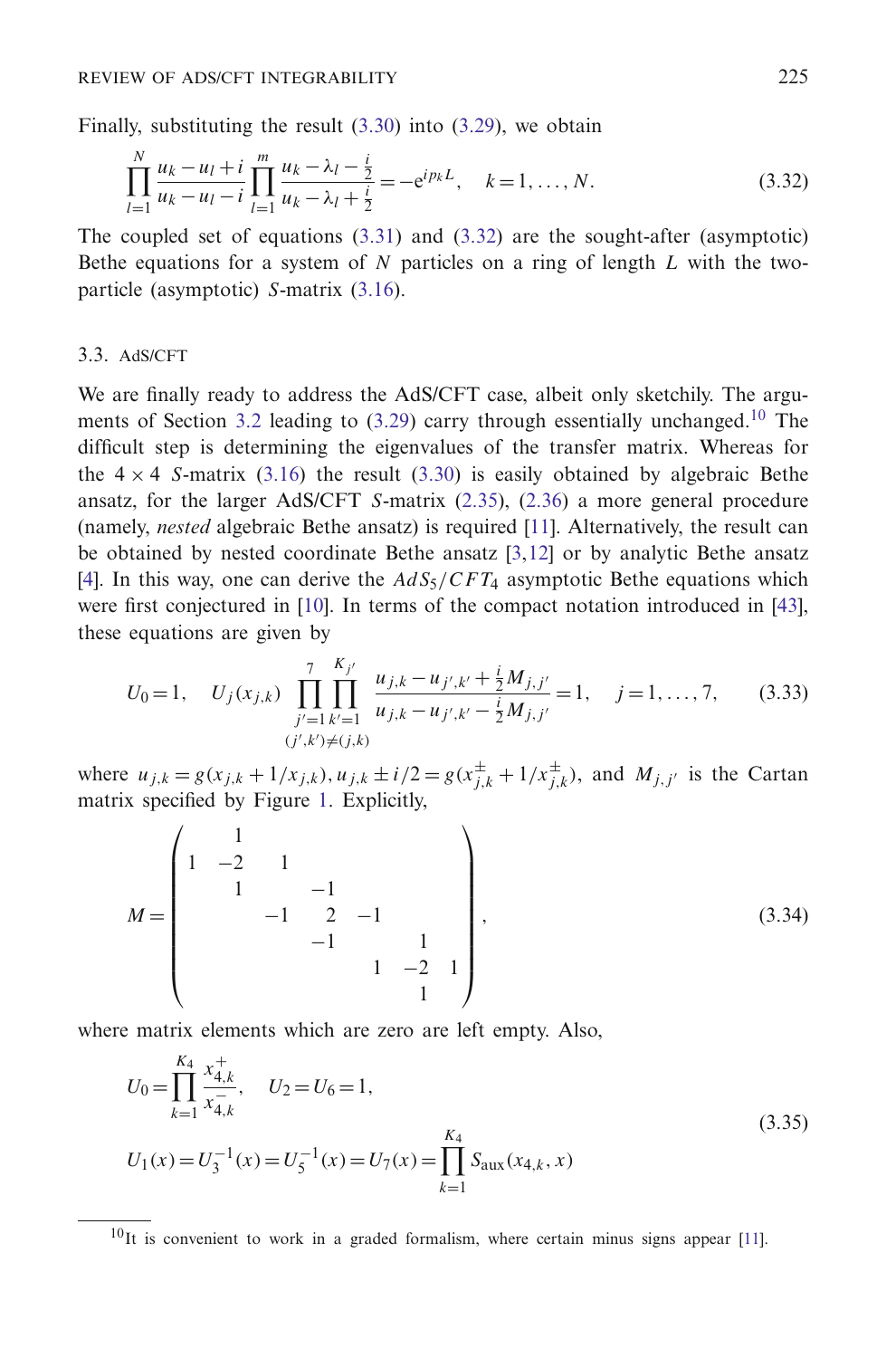

*Figure 1.* Dynkin diagram of *su*(2, 2|4).

<span id="page-17-0"></span>and

$$
U_4(x) = U_s(x) \left(\frac{x^{-}}{x^{+}}\right)^L \prod_{k=1}^{K_1} S_{aux}^{-1}(x, x_{1,k}) \prod_{k=1}^{K_3} S_{aux}(x, x_{3,k})
$$
  
 
$$
\times \prod_{k=1}^{K_5} S_{aux}(x, x_{5,k}) \prod_{k=1}^{K_7} S_{aux}^{-1}(x, x_{7,k}).
$$
 (3.36)

Moreover,

$$
S_{\text{aux}}(x_1, x_2) = \frac{1 - 1/x_1^+ x_2}{1 - 1/x_1^- x_2}, \quad U_s(x) = \prod_{k=1}^{K_4} \sigma(x, x_{4,k})^2,
$$
\n(3.37)

where  $\sigma$  is the dressing phase [\[8](#page-18-17)[,25](#page-19-3)]. The anomalous dimensions of a state is given by

$$
\Gamma = 2ig \sum_{k=1}^{K_4} \left( \frac{1}{x_{4,k}^+} - \frac{1}{x_{4,k}^-} \right). \tag{3.38}
$$

For further important details such as the restrictions on the excitation numbers  $K_1, \ldots, K_7$ , the so-called dynamical transformations relating roots of type 1 and type 3 (and similarly, roots of type 5 and type 7), and the weak-coupling limit, the reader should consult [\[10](#page-18-3)[,43](#page-19-18)].

Similarly, starting from the  $AdS_4/CFT_3S$ -matrix [\[44](#page-19-19)], one can derive the corresponding asymptotic Bethe equations which were first conjectured in [\[45](#page-19-20)].

## **4. Concluding Remarks**

The all-loop *AdS*5/*CFT*<sup>4</sup> *S*-matrix has further important applications. In particular, it is used for computing wrapping corrections via the Lüscher formula (reviewed in [\[34](#page-19-12)]) and finite-size effects via thermodynamic Bethe ansatz (reviewed in [\[46](#page-20-0)]). A certain Drinfeld twist of this *S*-matrix, together with *c*-number diagonal twists of the boundary conditions, lead [\[47](#page-20-1)] to the deformed Bethe equations of Beisert and Roiban [\[43](#page-19-18)[,48\]](#page-20-2).

The  $su(2|2)$  *S*-matrix of  $AdS_5/CFT_4$  also plays an important role in determining the *S*-matrix of *AdS*4/*CFT*<sup>3</sup> [\[44\]](#page-19-19) (see also [\[49\]](#page-20-3)). Indeed, the scattering matrices for the two types of particles ("solitons" and "antisolitons") again have the same  $su(2|2)$  matrix structure; the main difference with respect to the  $AdS_5/CFT_4$  case is in the scalar factors, which satisfy new crossing relations. As already noted, this *S*-matrix leads to the all-loop BAEs conjectured in [\[45](#page-19-20)].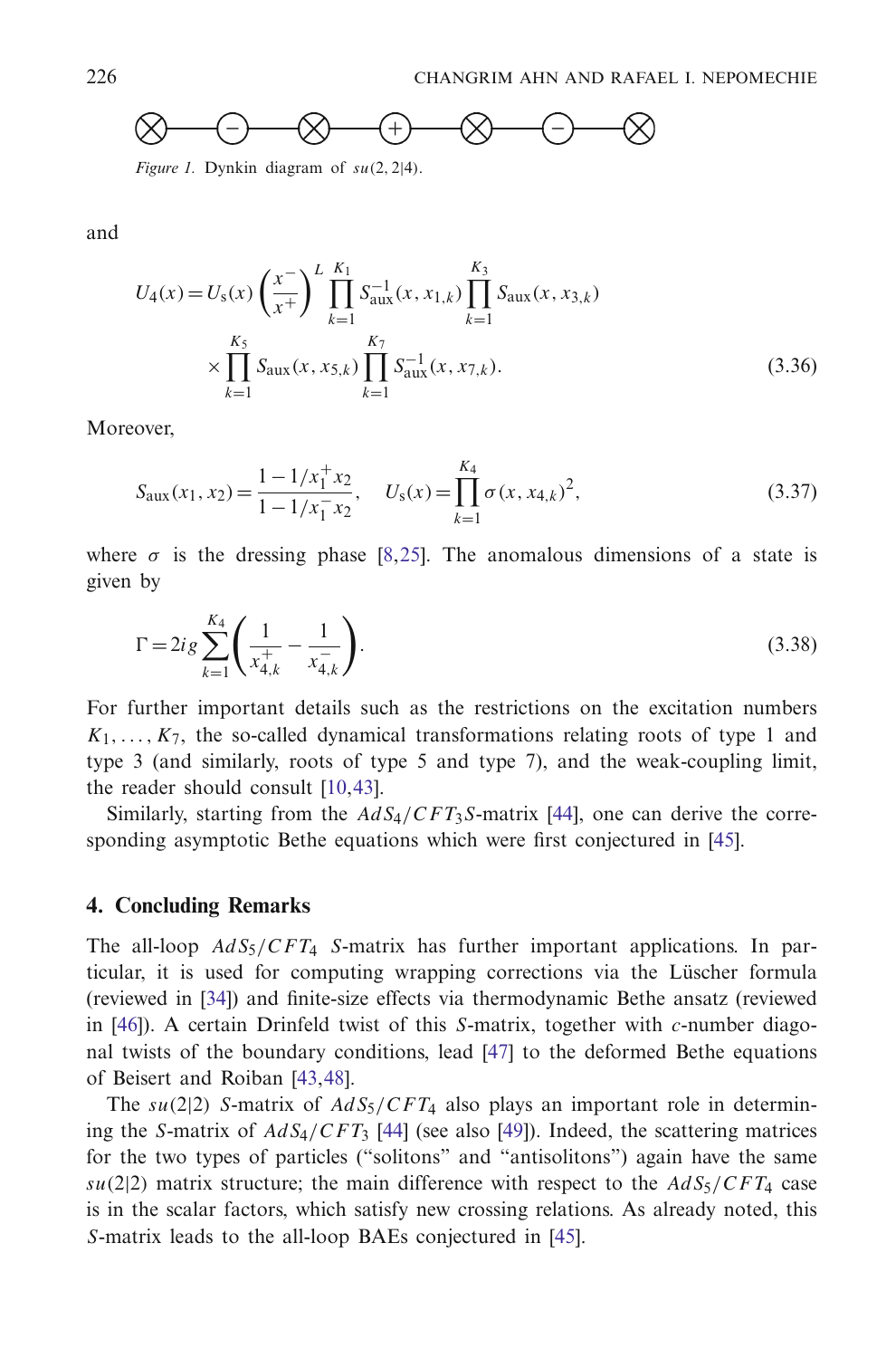# **Acknowledgments**

We thank N. Beisert for his helpful comments. This work was supported in part by KRF-2007-313-C00150 and WCU grant R32-2008-000-10130-0 (CA), and by the National Science Foundation under Grants PHY-0554821 and PHY-0854366 (RN).

# <span id="page-18-0"></span>**References**

- 1. Zamolodchikov, A.B., Zamolodchikov, Al.B.: Factorized *S* matrices in two-dimensions as the exact solutions of certain relativistic quantum field models. Ann. Phys. **120**, 253 (1979)
- <span id="page-18-1"></span>2. Staudacher, M.: The factorized *S*-matrix of CFT/AdS. JHEP **0505**, 054 (2005). arXiv:hep-th/0412188
- <span id="page-18-4"></span>3. Beisert, N.: The *su*(2|2) dynamic *S*-matrix. Adv. Theor. Math. Phys. **12**, 945 (2008). arXiv:hep-th/0511082
- <span id="page-18-5"></span>4. Beisert, N.: The analytic Bethe ansatz for a chain with centrally extended *su*(2|2) symmetry. J. Stat. Mech. **0701**, P017 (2007). arXiv:nlin/0610017
- 5. Janik, R.A.: The  $AdS_5 \times S^5$  superstring worldsheet *S*-matrix and crossing symmetry. Phys. Rev. **D73**, 086006 (2006). arXiv:hep-th/0603038
- 6. Arutyunov, G., Frolov, S.: On  $AdS_5 \times S^5$  string *S*-matrix. Phys. Lett. **B639**, 378 (2006). arXiv:hep-th/0604043
- <span id="page-18-16"></span>7. Beisert, N., Hernandez, R., Lopez, E.: A crossing-symmetric phase for  $AdS_5 \times S^5$ strings. JHEP **0611**, 070 (2006). arXiv:hep-th/0609044
- <span id="page-18-17"></span>8. Beisert, N., Eden, B., Staudacher, M.: Transcendentality and crossing. J. Stat. Mech. **0701**, P021 (2007). arXiv:hep-th/0610251
- <span id="page-18-2"></span>9. Arutyunov, G., Frolov, S., Zamaklar, M.: The Zamolodchikov-Faddeev algebra for  $AdS_5 \times S^5$  superstring. JHEP 0704, 002 (2007). arXiv:hep-th/0612229
- <span id="page-18-3"></span>10. Beisert, N., Staudacher, M.: Long-range *PSU*(2, 2|4) Bethe ansaetze for gauge theory and strings. Nucl. Phys. **B727**, 1 (2005). arXiv:hep-th/0504190
- <span id="page-18-6"></span>11. Martins, M.J., Melo, C.S.: The Bethe ansatz approach for factorizable centrally extended *S*-matrices. Nucl. Phys. **B785**, 246 (2007). arXiv:hep-th/0703086
- <span id="page-18-7"></span>12. de Leeuw, M.: Coordinate Bethe ansatz for the string *S*-matrix. J. Phys. **A40**, 14413 (2007). arXiv:0705.2369
- <span id="page-18-8"></span>13. McLoughlin, T.: Review of AdS/CFT Integrability, Chapter II.2: Quantum Strings in  $AdS_5 \times S^5$ . Lett. Math. Phys. (to appear). arXiv:1012.3987 [hep-th]
- <span id="page-18-9"></span>14. Magro, M.: Review of AdS/CFT Integrability, Chapter II.3: Sigma Model, Gauge Fixing. Lett. Math. Phys. (to appear). arXiv:1012.3988 [hep-th]
- <span id="page-18-10"></span>15. Minahan, J.A., Zarembo, K.: The Bethe-Ansatz for  $\mathcal{N}=4$  super Yang-Mills. JHEP **0303**, 013 (2003). arXiv:hep-th/0212208
- <span id="page-18-11"></span>16. Berenstein, D., Vazquez, S.E.: Integrable open spin chains from giant gravitons. JHEP ´ **0506**, 059 (2005). arXiv:hep-th/0501078
- <span id="page-18-12"></span>17. Rej, A.: Review of AdS/CFT Integrability, Chapter I.3: Long-Range Spin Chains. Lett. Math. Phys. (to appear). arXiv:1012.3985 [hep-th]
- <span id="page-18-13"></span>18. Sutherland, B.: A brief history of the quantum soliton with new results on the quantization of the Toda lattice. Rocky Mt. J. Math. **8**, 431 (1978)
- <span id="page-18-14"></span>19. Faddeev, L.D.: Quantum completely integral models of field theory. Sov. Sci. Rev. **C1**, 107 (1980)
- <span id="page-18-15"></span>20. Arutyunov, G., Frolov, S.: The *S*-matrix of string bound states. Nucl. Phys. B **804**, 90 (2008). arXiv:0803.4323 [hep-th]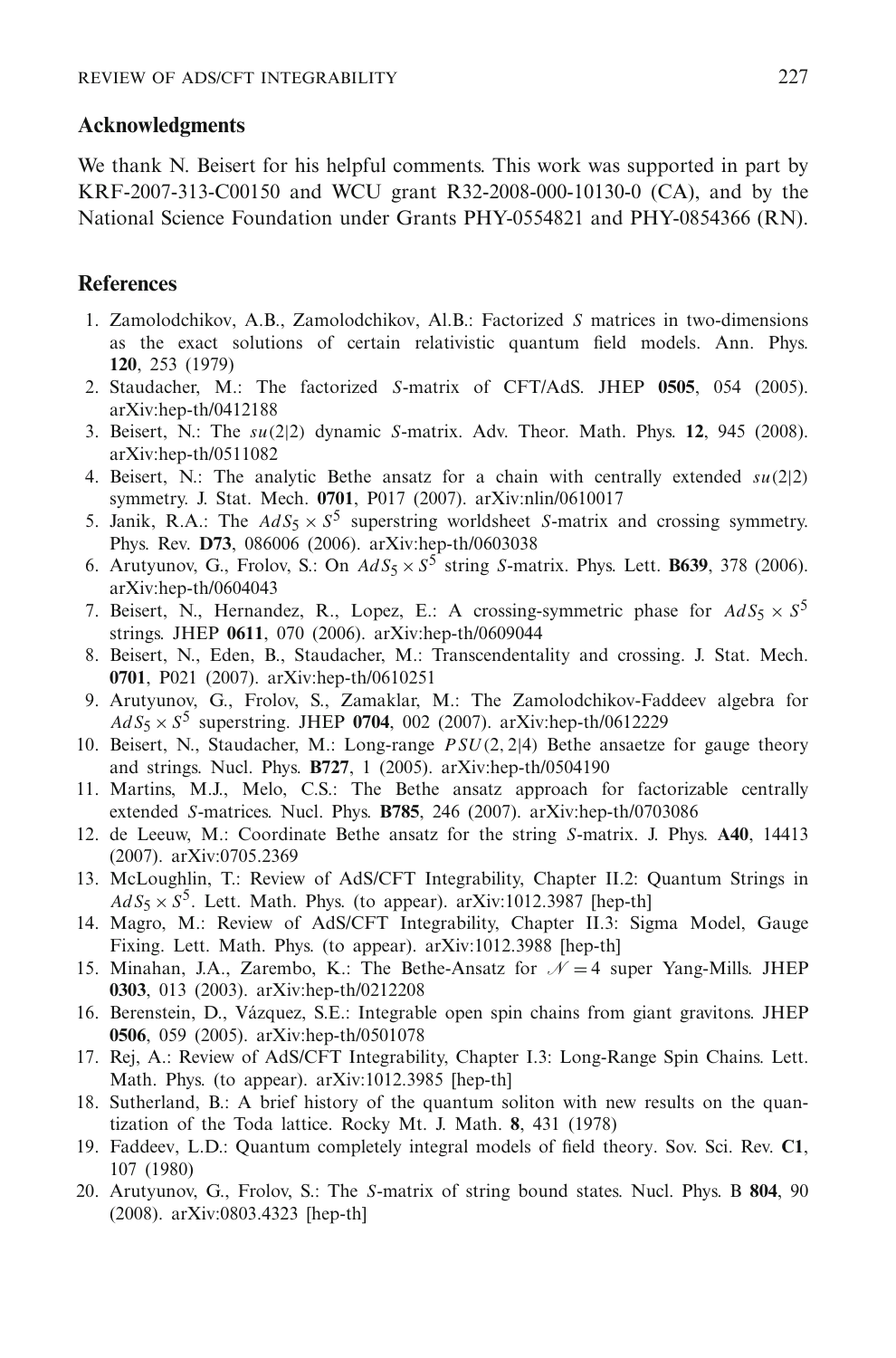- <span id="page-19-0"></span>21. Kulish, P.P., Reshetikhin, N.Yu.: Quantum linear problem for the sine-Gordon equation and higher representation. J. Sov. Math. **23**, 2435 (1983)
- 22. Zamolodchikov, A.B.: Fractional-spin integrals of motion in perturbed conformal field theory. In: Guo, H., Qiu, Z., Tye, H. (eds.) Fields, Strings and Quantum Gravity. Gordon and Breach, New York (1989)
- <span id="page-19-1"></span>23. Bernard, D., Leclair, A.: Quantum group symmetries and nonlocal currents in 2-D QFT. Commun. Math. Phys. **142**, 99 (1991)
- <span id="page-19-2"></span>24. Santambrogio, A., Zanon, D.: Exact anomalous dimensions of  $\mathcal{N}=4$  Yang-Mills operators with large R charge. Phys. Lett. B **545**, 425 (2002). arXiv:hep-th/0206079
- <span id="page-19-3"></span>25. Vieira, P., Volin, D.: Review of AdS/CFT Integrability, Chapter III.3: The Dressing Factor. Lett. Math. Phys. (to appear). arXiv:1012.3992 [hep-th]
- <span id="page-19-4"></span>26. Shastry, B.S.: Exact integrability of the one-dimensional Hubbard model. Phys. Rev. Lett. **56**, 2453 (1986)
- <span id="page-19-5"></span>27. Shastry, B.S.: Decorated star-triangle relations and exact integrability of the onedimensional Hubbard model. J. Stat. Phys. **50**, 57 (1988)
- <span id="page-19-6"></span>28. Dorey, N.: Magnon bound states and the AdS/CFT correspondence. J. Phys. **A39**, 13119 (2006). arXiv:hep-th/0604175
- <span id="page-19-7"></span>29. Chen, H.Y., Dorey, N., Okamura, K.: On the scattering of magnon boundstates. JHEP **0611**, 035 (2006). arXiv:hep-th/0608047
- <span id="page-19-8"></span>30. Beisert, N.: The *S*-matrix of AdS/CFT and Yangian symmetry. PoS(SOLVAY) **002** (2006). arXiv:0704.0400
- <span id="page-19-9"></span>31. Torrielli, A.: Review of AdS/CFT Integrability, Chapter VI.2: Yangian Algebra. Lett. Math. Phys. (to appear). arXiv:1012.4005 [hep-th]
- <span id="page-19-10"></span>32. de Leeuw, M.: Bound states, Yangian symmetry and classical r-matrix for the  $AdS_5 \times S^5$  superstring. JHEP 0806, 085 (2008). arXiv:0804.1047 [hep-th]
- <span id="page-19-11"></span>33. Arutyunov, G., de Leeuw, M., Torrielli, A.: The bound state *S*-matrix for  $AdS_5 \times S^5$ superstring. Nucl. Phys. B **819**, 319 (2009). arXiv:0902.0183 [hep-th]
- <span id="page-19-12"></span>34. Janik, R.A.: Review of AdS/CFT Integrability, Chapter III.5: Lüscher Corrections. Lett. Math. Phys. (to appear). arXiv:1012.3994 [hep-th]
- <span id="page-19-13"></span>35. Yang, C.N.: Some exact results for the many body problems in one dimension with repulsive delta function interaction. Phys. Rev. Lett. **19**, 1312 (1967)
- 36. Gaudin, M.: Un système à une dimension de fermions en interaction. Phys. Lett. **A24**, 55 (1967)
- 37. Gaudin, M.: La fonction d'onde de Bethe. Masson, Paris (1983)
- <span id="page-19-14"></span>38. Andrei, N., Furuya, K., Lowenstein, J.H.: Solution of the Kondo problem. Rev. Mod. Phys. **55**, 331 (1983)
- <span id="page-19-15"></span>39. Arutyunov, G., Frolov, S.: On string S-matrix, bound states and TBA. JHEP **0712**, 024 (2007). arXiv:0710.1568 [hep-th]
- <span id="page-19-16"></span>40. Faddeev, L.D.: How algebraic Bethe ansatz works for integrable model. arXiv:hepth/9605187
- 41. Nepomechie, R.I.: A spin chain primer. Int. J. Mod. Phys. B **13**, 2973 (1999). arXiv:hep-th/9810032
- <span id="page-19-17"></span>42. Staudacher, M.: Review of AdS/CFT Integrability, Chapter III.1: Bethe Ansätze and the R-Matrix Formalism. Lett. Math. Phys. (to appear). arXiv:1012.3990 [hep-th]
- <span id="page-19-18"></span>43. Beisert, N., Roiban, R.: Beauty and the twist: the Bethe ansatz for twisted  $\mathcal{N}=4$ SYM. JHEP **0508**, 039 (2005). arXiv:hep-th/0505187
- <span id="page-19-19"></span>44. Ahn, C., Nepomechie, R.I.:  $\mathcal{N} = 6$  super Chern-Simons theory *S*-matrix and all-loop Bethe ansatz equations. JHEP **0809**, 010 (2008). arXiv:0807.1924 [hep-th]
- <span id="page-19-20"></span>45. Gromov, N., Vieira, P.: The all loop AdS4/CFT3 Bethe ansatz. JHEP **0901**, 016 (2009). arXiv:0807.0777 [hep-th]